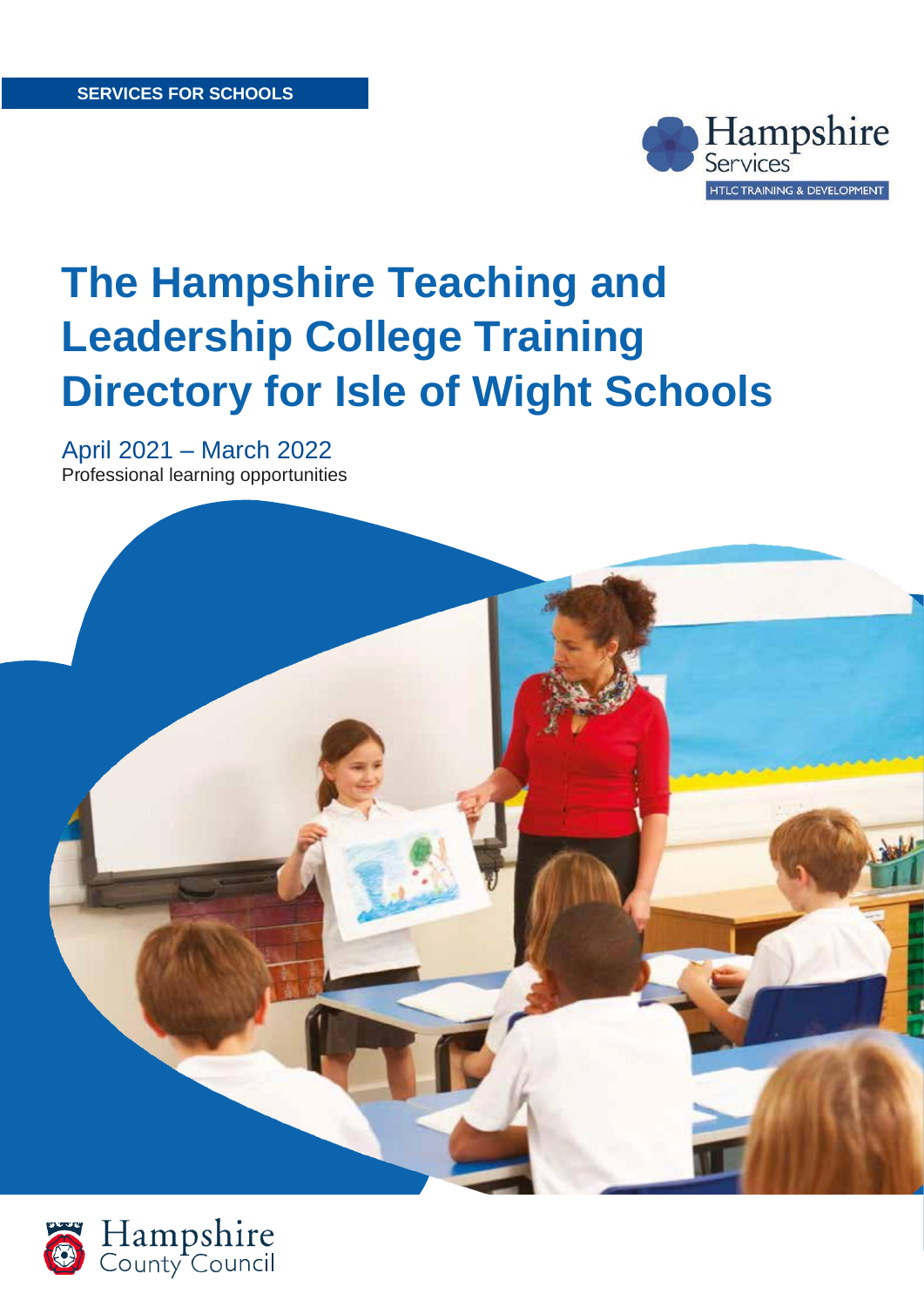# **Contents**

| Course information                                           |     |
|--------------------------------------------------------------|-----|
| How to book                                                  | 4-5 |
| Subscriptions & training costs                               | 6   |
| Contact information                                          |     |
| HIAS Subject Moodle Sites - Information & subscription costs | 8   |

# **Training offer:**

| <b>English and Maths Core Provision</b> | $9 - 12$  |
|-----------------------------------------|-----------|
| <b>Curriculum Networks</b>              | $13 - 22$ |
| <b>SENCo Networks</b>                   | 23-24     |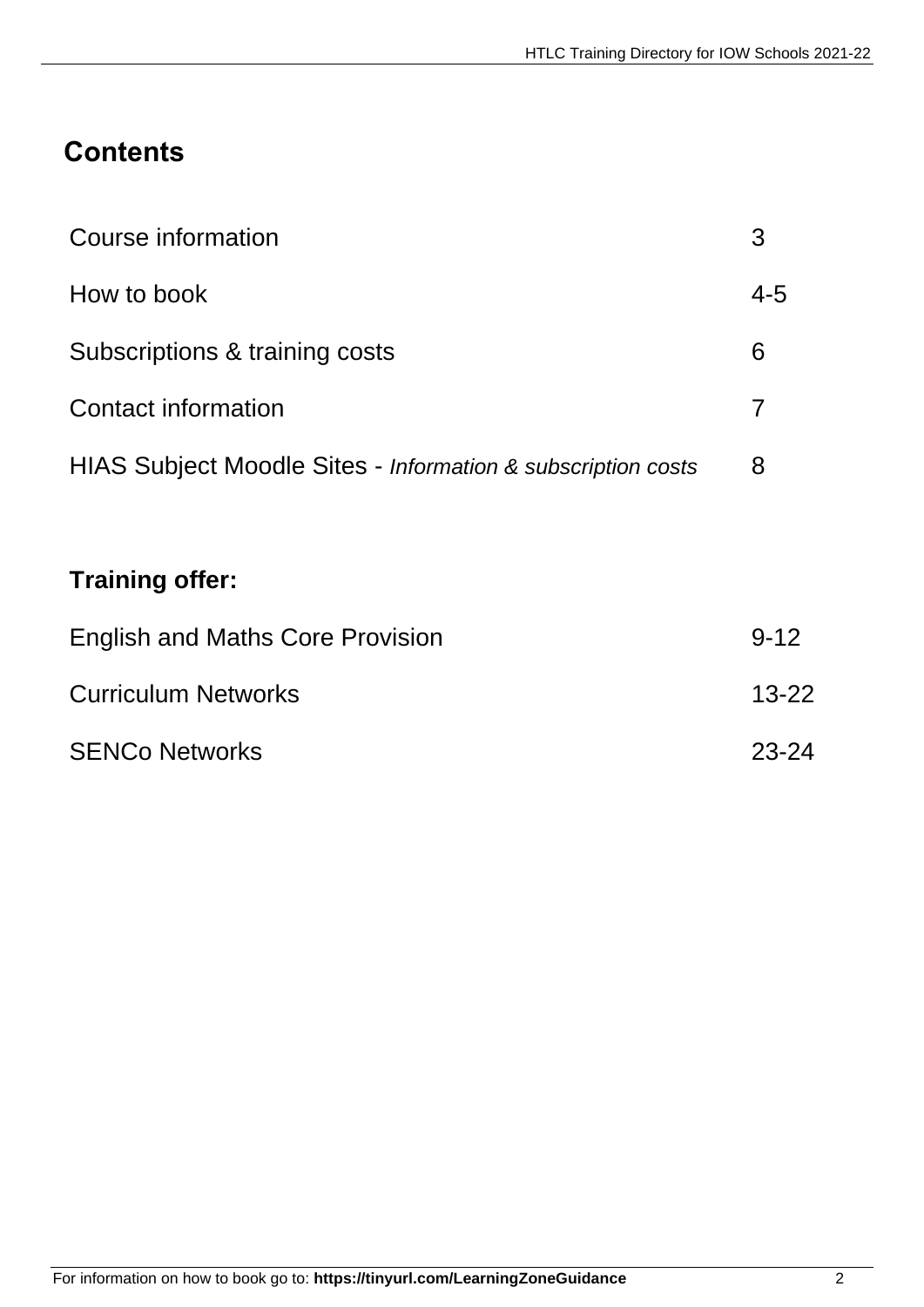### **Course information**

This directory contains details of the courses available to book as part of our training offer to Isle of Wight schools for 2021-22. This year we have streamlined training to a **core offer** comprising *new* English and Maths Core Provision programmes and termly curriculum network sessions. It is anticipated that further courses will be added to the programme on a termly basis in line with the emergence of new priorities. In addition, Isle of Wight schools will be able to book on any Hampshire virtual or face to face events throughout the year.

#### **Virtual training delivery**

In 2021-22 all courses in our core offer will be delivered online via Microsoft Teams.

#### **Session dates and times**

Following feedback from headteachers, we have once again scheduled our English and Maths Core Provision and curriculum network sessions on Thursday afternoons from 14:30-17:00. We hope that this will simplify planning and logistics for all schools.

#### **SENCo networks**

Our SENCo networks will be fully funded this year and schools will not be charged to attend. We are offering six half termly sessions over the academic year, scheduled on Wednesday afternoons from 14:30-17:00. Please note that attendance at these networks should be booked directly via SandL Business Support, Isle of Wight Council.

Course information was correct at the time of print. Please note that programmes may be subject to alteration and delegates will be kept informed in the event of any changes.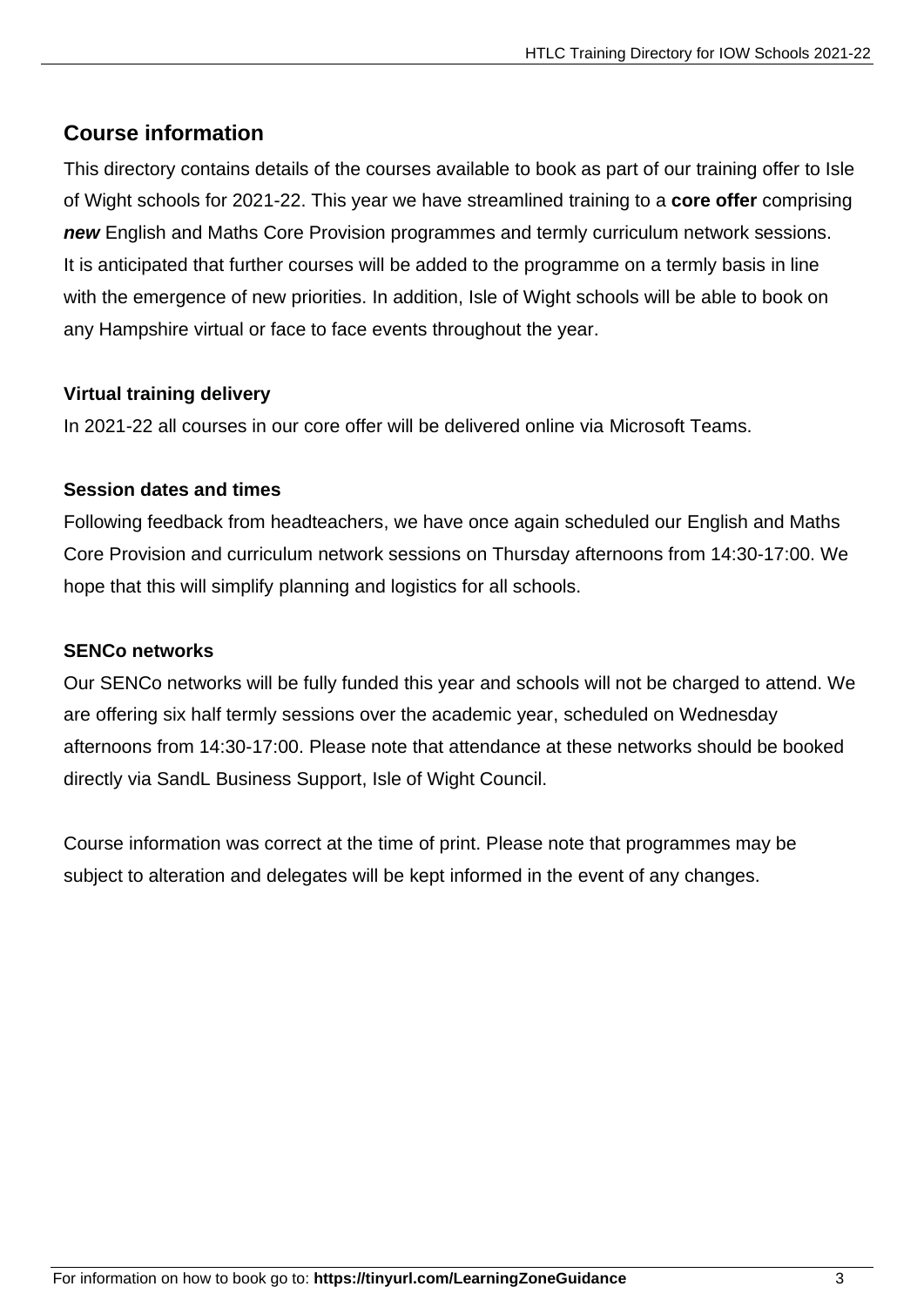#### **How to book**

All courses, except for the SENCo networks above, are available to browse and book online via our Learning Zone. The login page can be accessed here

**<https://www.hants.gov.uk/educationandlearning/learning-zone>**. We recommend that you save the login page as a 'Favourite' for quick and easy future access.

#### **Learning Zone accounts**

The majority of Isle of Wight school users now have a Learning Zone account. Any staff without a user ID and password and any new members of staff will need to individually register for a Learning Zone account using their unique school Registration Code, Organisation ID and Customer Number. These codes have previously been sent to headteachers/schools. Administration officers and schools can email [htlc.courses@hants.gov.uk](mailto:htlc.courses@hants.gov.uk) to check this information, if unsure.

**Please note:** Once new users have registered for an account, their name, school and EXT number should be sent to [htlc.courses@hants.gov.uk](mailto:htlc.courses@hants.gov.uk) so that the relevant school 'Manager' can be added to their user record.

#### **Learning Zone 'Manager' function**

The Learning Zone offers 'Manager' functionality for external schools. Designated Managers can:

- assign training to other members of staff in their school
- remove learning items from employees' learning plans
- run reports on employees' learning.

If you have any queries regarding your school manager, please also contact [htlcdev@hants.gov.uk.](mailto:htlcdev@hants.gov.uk)

#### **The booking process**

There is a two stage booking process in the Learning Zone:

- 1. The **Learning Zone Manager** assigns planned training to members of staff in their school**\***. Managers receive notifications to confirm assignments and when bookings are completed by users.
- 2. Once training has been assigned by the manager, **Learning Zone Users need to log on and complete the registration process** themselves in order to confirm the booking. This ensures they also take responsibility for their professional learning – they will receive notifications automatically to help them manage their time.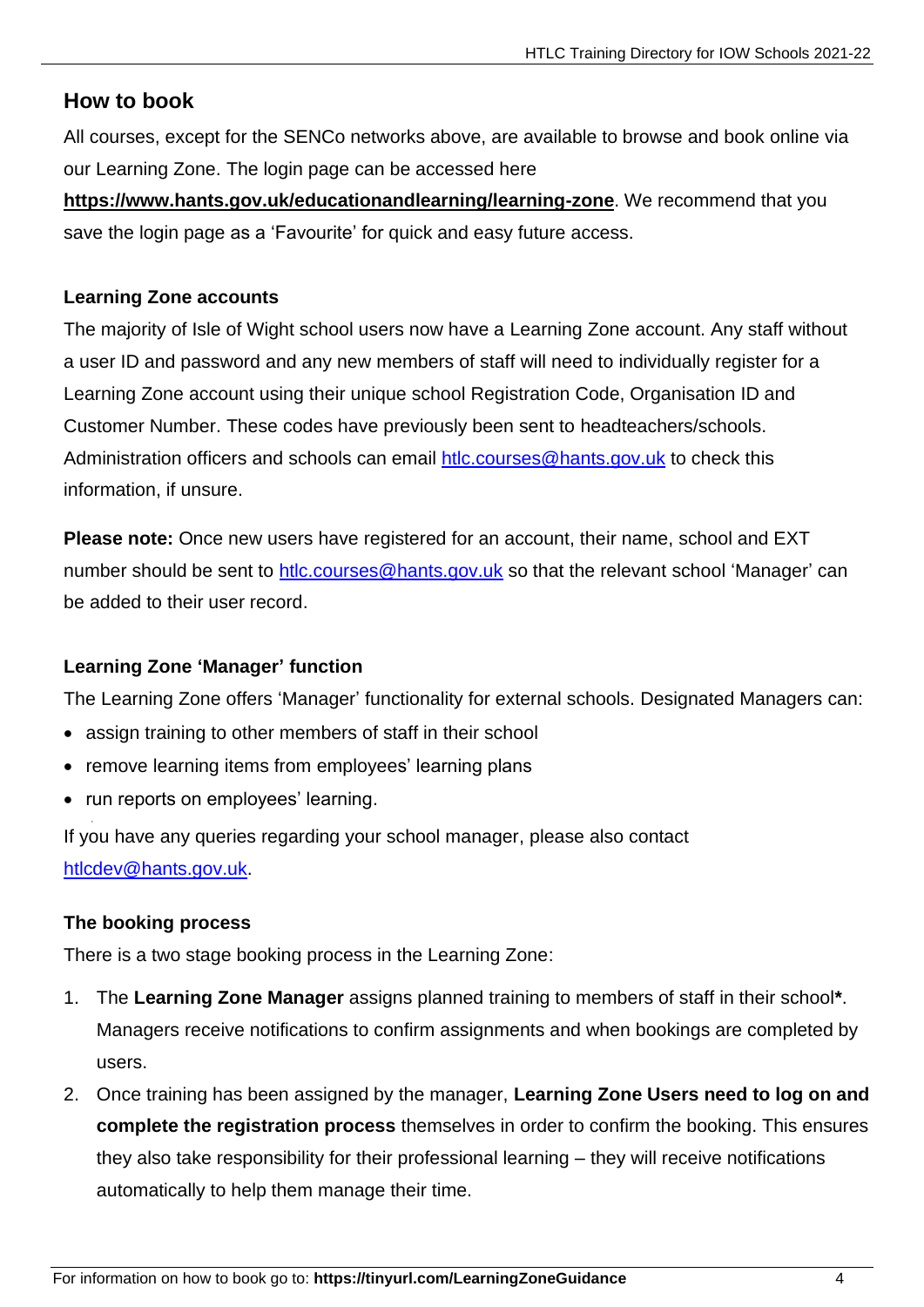**\* Important** – please can we remind Managers not to book themselves on courses in place of the correct staff member. This causes administrative issues and financial queries as additional invoices/credit will be generated in the system and sent to schools.

#### **Searching for a course**

Please note that 'keywords' have been suggested to assist you in searching and locating the courses you would like to book. Enter the keywords in the Find Learning box and press enter. This will bring the course to the top of the search results. All Isle of Wight courses have a unique **(IOW)** identifier in the course title to differentiate them from our mainland training offers.

#### **Booking guidance**

Step-by-step booking guidance for users and 'Managers' can be accessed via our HIAS Moodles Home page [https://hias-moodle.mylearningapp.com/.](https://hias-moodle.mylearningapp.com/) Click on the Learning Zone Guidance link and go to the Guidance for Isle of Wight schools section, or use [this link.](https://hias-moodle.mylearningapp.com/mod/page/view.php?id=481)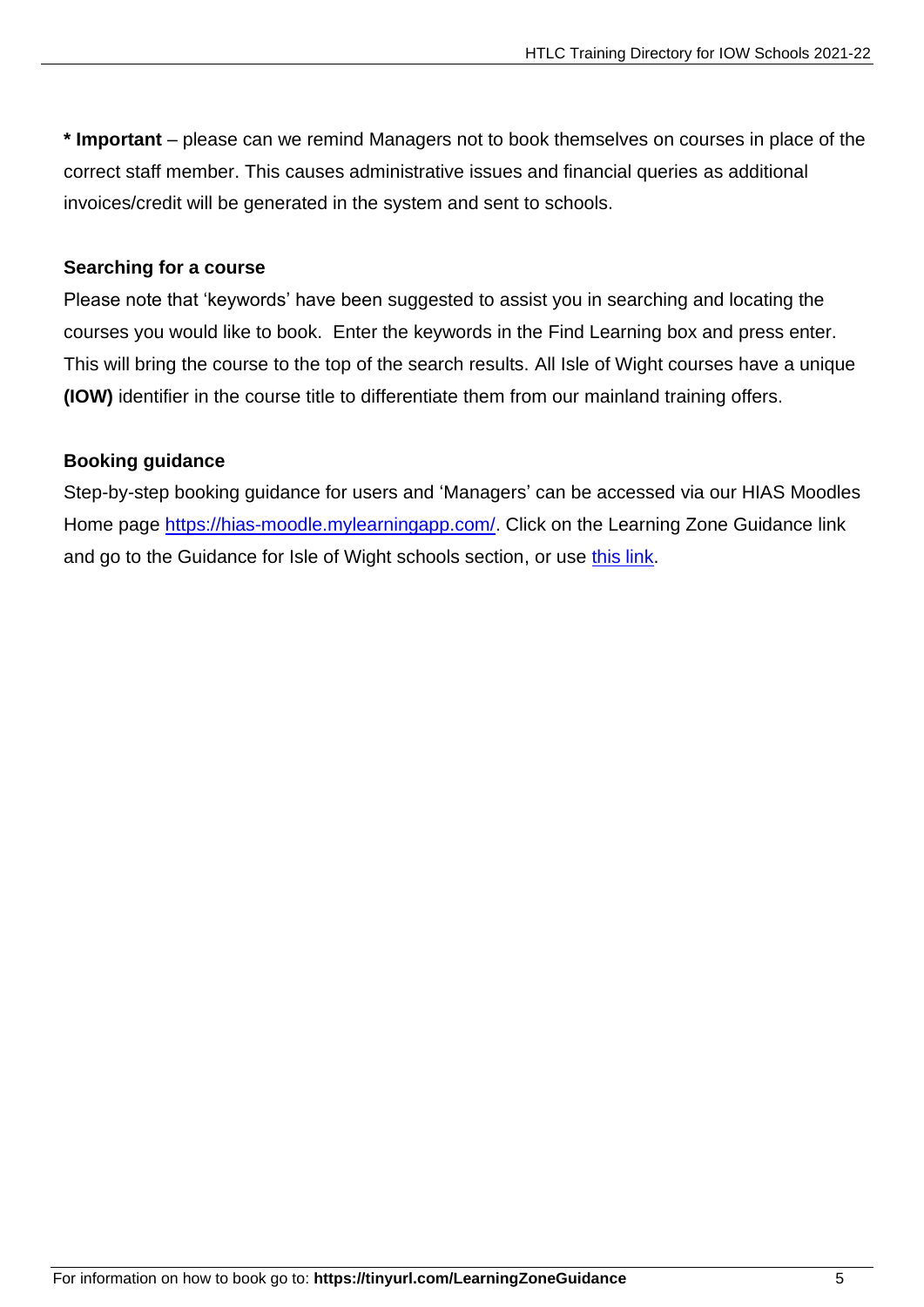## **Hampshire Teaching and Leadership College (HTLC) subscription**

If you have taken out an HTLC subscription, you will be entitled to the subscription price for every event that you book. This is up to 20% discount against the full price booking for non HTLC subscribers. For instance, Sub: £395, Full: £475 (for English and Maths Core Provision).

#### **Annual Subscription Charges**

| <b>School Type</b>                     | Cost                      |
|----------------------------------------|---------------------------|
| Nursery, Primary and Secondary schools | £185 plus £1.05 per pupil |
| Special schools and Education Centres  | £185 plus £2.10 per pupil |

If you are interested in subscribing to HTLC, or would like further information, please contact [hias.enquiries@hants.gov.uk.](mailto:hias.enquiries@hants.gov.uk)

## **HIAS SLA**

Details of the HIAS element related to each course can be found at the bottom of the course overview information on the Learning Zone. If your school has a HIAS SLA, this will automatically be deducted from the course costs. If you would like to change this default setting, please contact Sam Jakeman [samantha.jakeman@hants.gov.uk.](mailto:samantha.jakeman@hants.gov.uk) If you would like further information regarding our HIAS SLA offer, please contact [hias.enquries@hants.gov.uk.](mailto:hias.enquries@hants.gov.uk)

### **Training costs**

The course prices displayed in the Learning Zone include all adjustments relating to HTLC and/or HIAS subscriptions relevant to your school.

- If your school has taken out an HTLC subscription, the price shown will be the **Sub** price.
- if your school has a HIAS SLA, the price shown will be the **Full price minus the HIAS SLA element.**
- If your school has both an HTLC subscription and a HIAS SLA, the price shown will be the **Sub price minus the HIAS SLA element.**
- All training prices quoted are *per delegate.*
- **Payment for courses Email invoices will be generated for all chargeable events**

#### **Cancellation policy**

If you cancel a place, your school will be charged **unless the cancellation is received more than 10 working days before the course begins**. In the event of extenuating circumstances where you feel this approach would be unfair please contact HTLC.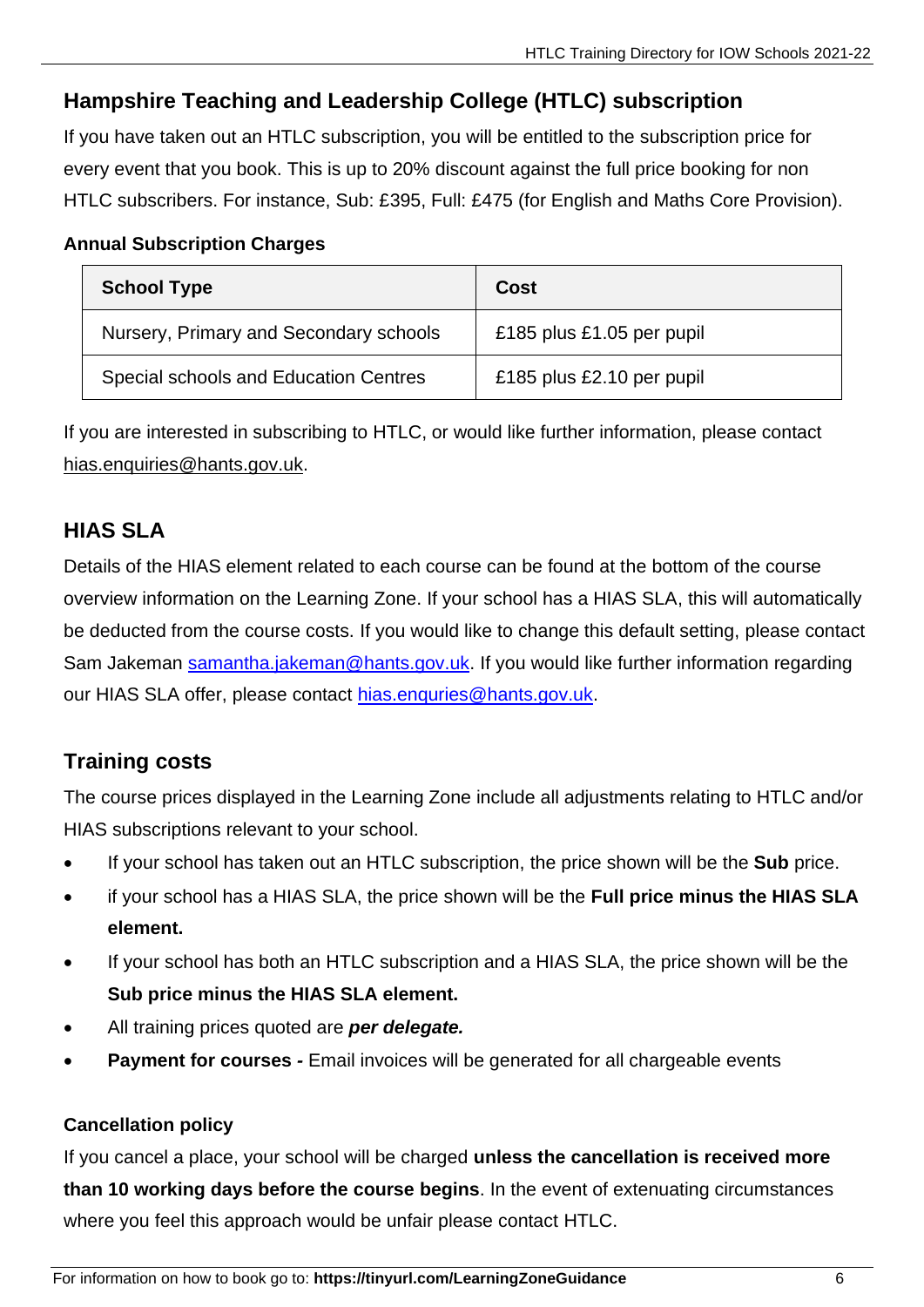### **Contact information**

Should you have any queries regarding our training offer, please contact:

- Contact: **Katie Scott** Training Programme Manager Hampshire Teaching and Leadership College
- Email: [htlcdev@hants.gov.uk](mailto:htlcdev@hants.gov.uk)
- Phone: 01962 874820

For queries regarding your Learning Zone account and for help with bookings, please contact:

## Contact: **Sam Jakeman** Michelle Hammerton

- Email: [Samantha.Jakeman@hants.gov.uk](mailto:Samantha.Jakeman@hants.gov.uk) [Michelle.Hammerton@hants.gov.uk](mailto:Michelle.Hammerton@hants.gov.uk)
- Phone: 01962 718600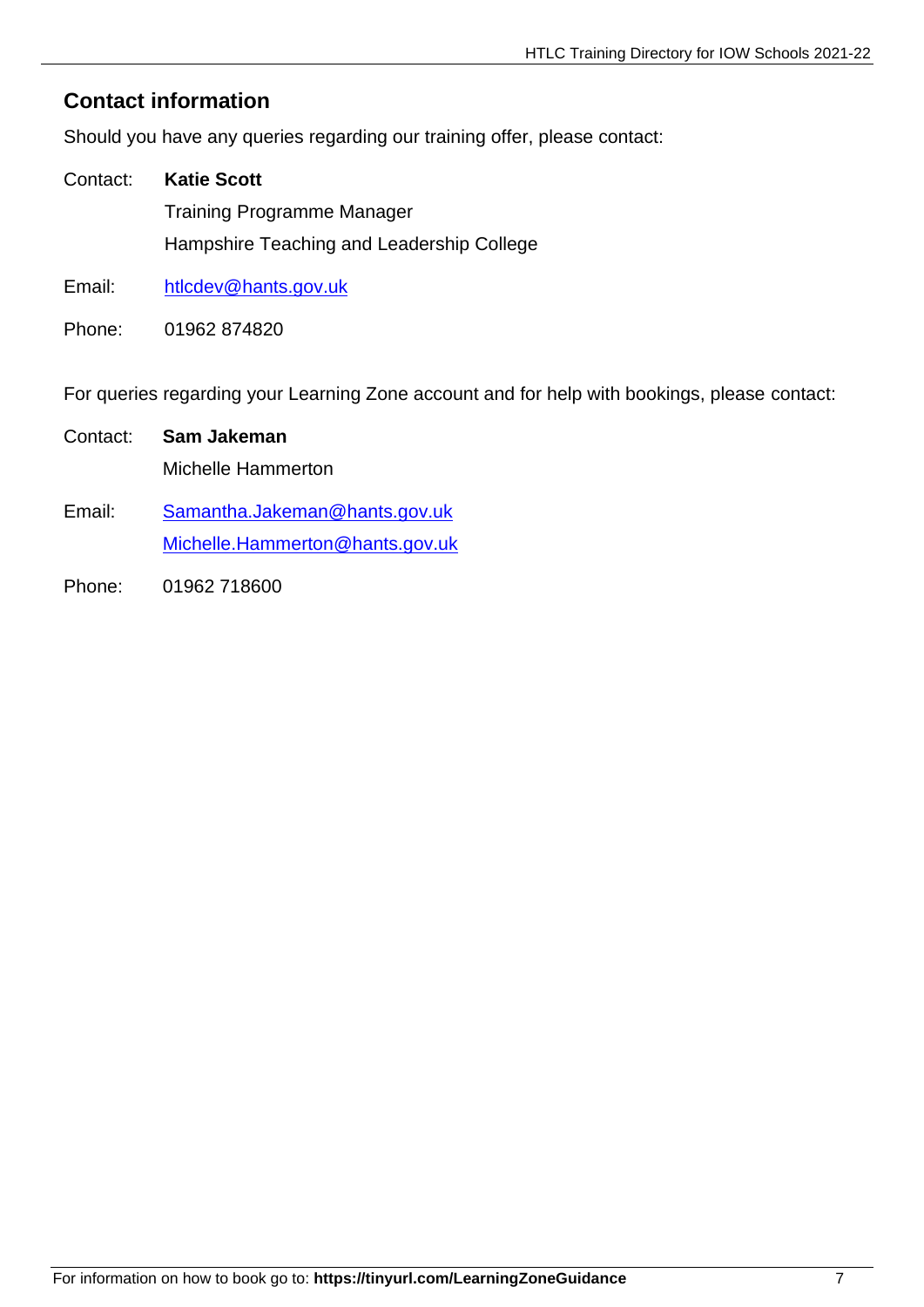### **Our Moodle sites & Moodle+ Subscription offer**

Our subject Moodles offer schools easy access to resources, course materials and subject news.

All our Moodle sites can be accessed via our HIAS Moodles home page, a front door that also links you to other useful



Hampshire sites and sources of information (including Services for Young Children, School Library Service, Primary Behaviour Service and EMTAS). We encourage schools to take a look and bookmark this page in their browser as a favourite to enable quick and easy navigation between our sites<https://hias-moodle.mylearningapp.com/>

Our Moodle offer includes a subscription area on each HIAS subject site that aims to draw together key "Moodle+" resources for subject leads and teachers and provides a cost effective solution to support school improvement. Each Moodle+ area is updated regularly with new resources and ideas in line with developments in thinking and policy locally and nationally. All resources are quality assured through our HIAS subject inspectors and advisers and we will also respond to subscriber suggestions for new resources that schools would find helpful.

We offer a single annual subscription covering the financial year which includes access to *all* **twelve** HIAS Moodle+ areas. The subscription fees enable us to continue to provide high quality content and ensure the sites are well maintained and sustainable in the long term. Special "Moodle+ preview" areas are available on each site so that you can make an informed decision about subscription access.

#### **Subscription rates:**

Full access to all HIAS Moodle sites including Moodle+ resource areas:

- All schools with 2021/22 HTLC subscription**: £340**
- Non Hampshire Maintained schools without HTLC subscription: **£475** + VAT

To subscribe to Moodle+, please go to<https://tinyurl.com/SubscriptiontoHIASMoodlePlus> and complete the request form. We will then contact you with your school's login details. The form can be completed at any time and the link is also available on the Moodle+ cover pages on each site. For any queries regarding Moodle+ please contact [htlcdev@hants.gov.uk.](mailto:htlcdev@hants.gov.uk)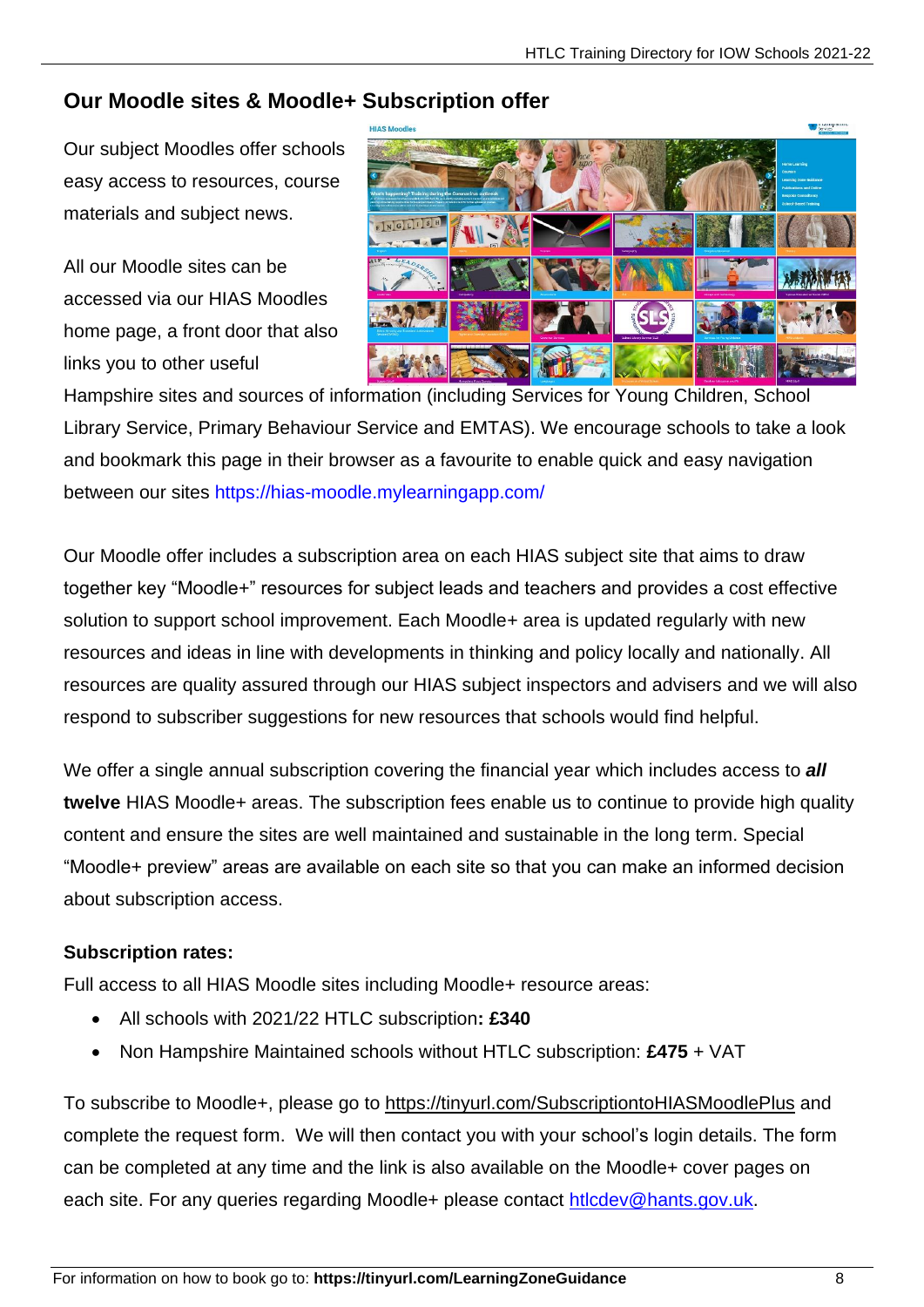# English and Maths Core Provision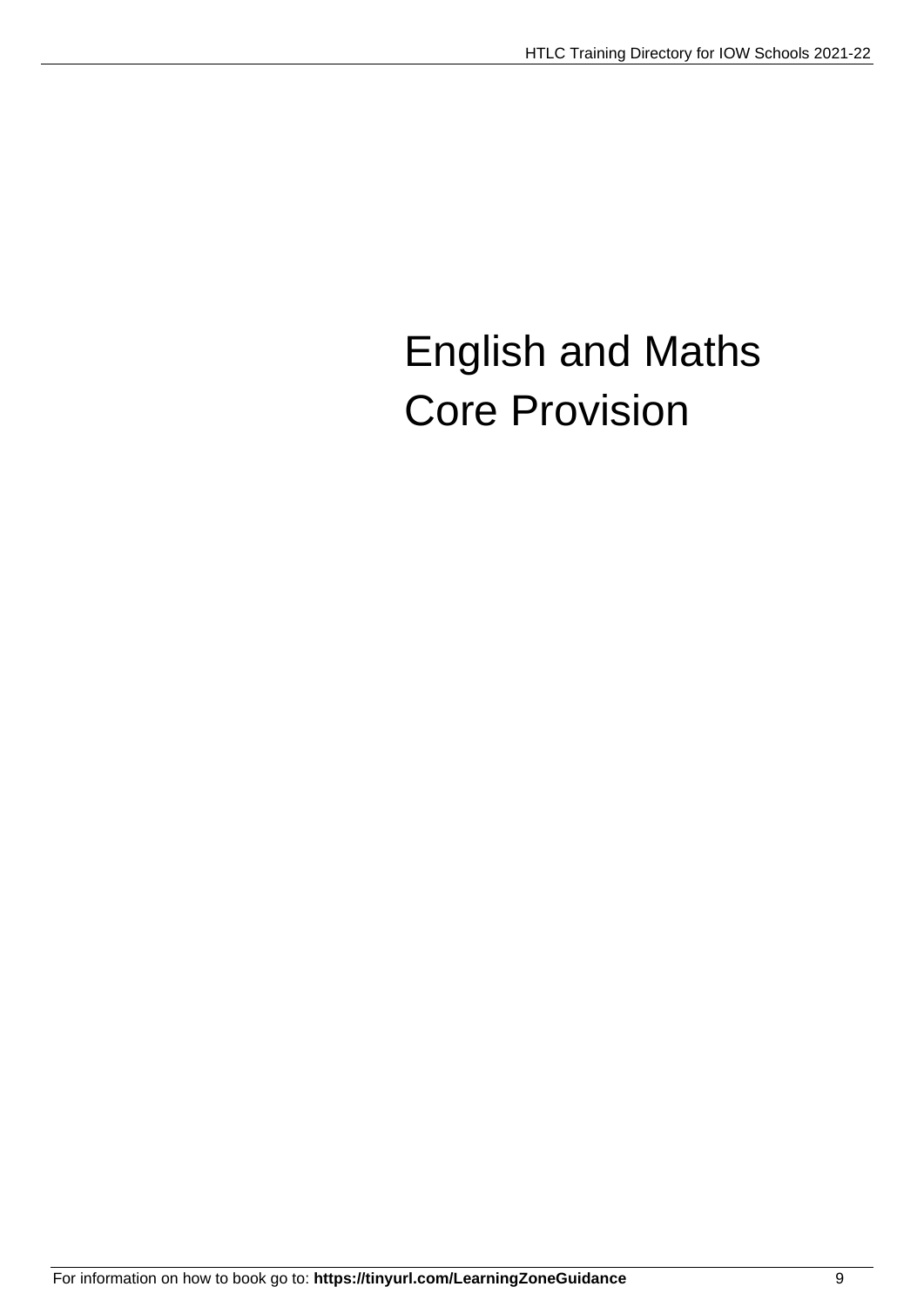This year we are offering a **Maths and English Core Provision programme** for Isle of Wight schools. These offers will provide opportunities for English and Maths leaders to work collaboratively through a series of strategic meetings and subject leader networks. Content is shaped to reflect national and local priorities ensuring our subject leaders are best placed to reflect on current guidance.

#### **Our Maths Core Provision offer includes:**

- two headteacher and subject leader strategic planning and update meetings (virtual)
- four half-day mathematics subject leader meetings (delivered virtually)

#### Delegates will:

- develop their role, leading and managing mathematics in a school
- improve subject knowledge, and understand effective teaching and learning in mathematics
- learn how to make effective use of national and local initiatives
- develop a local professional learning community with strong partnerships
- understand how a school's Maths curriculum can meet the needs of all children
- develop resources and strategies to further enhance the teaching of their subject.

#### **Our English Core Provision offer includes:**

- two headteacher and subject leader strategic planning and update meetings (virtual)
- four half day Primary English subject leader meetings (delivered virtually)

Delegates will:

- engage in professional discourse around teaching and learning of English
- understand how to ensure that the school's English curriculum meets the needs of all children
- develop resources and strategies to further enhance the teaching of their subject.

#### **Core Provision costs**

The prices below are for the whole Core Provision programme and include all the training elements detailed above:

Sub: £395 / Full: £475 / SLA: £270

#### **Booking Core Provision**

Our Core English and Maths Programmes have been set up on the Learning Zone as **Scheduled Programmes.** This enables users to be automatically booked on all training elements when they complete their registration, rather than having to register separately on each of the different classes. **Important:** the booking process for these programmes is slightly different. Please refer to the Guidance for Isle of Wight schools section on HIAS Moodle [Learning Zone Guidance page.](https://hias-moodle.mylearningapp.com/mod/page/view.php?id=481)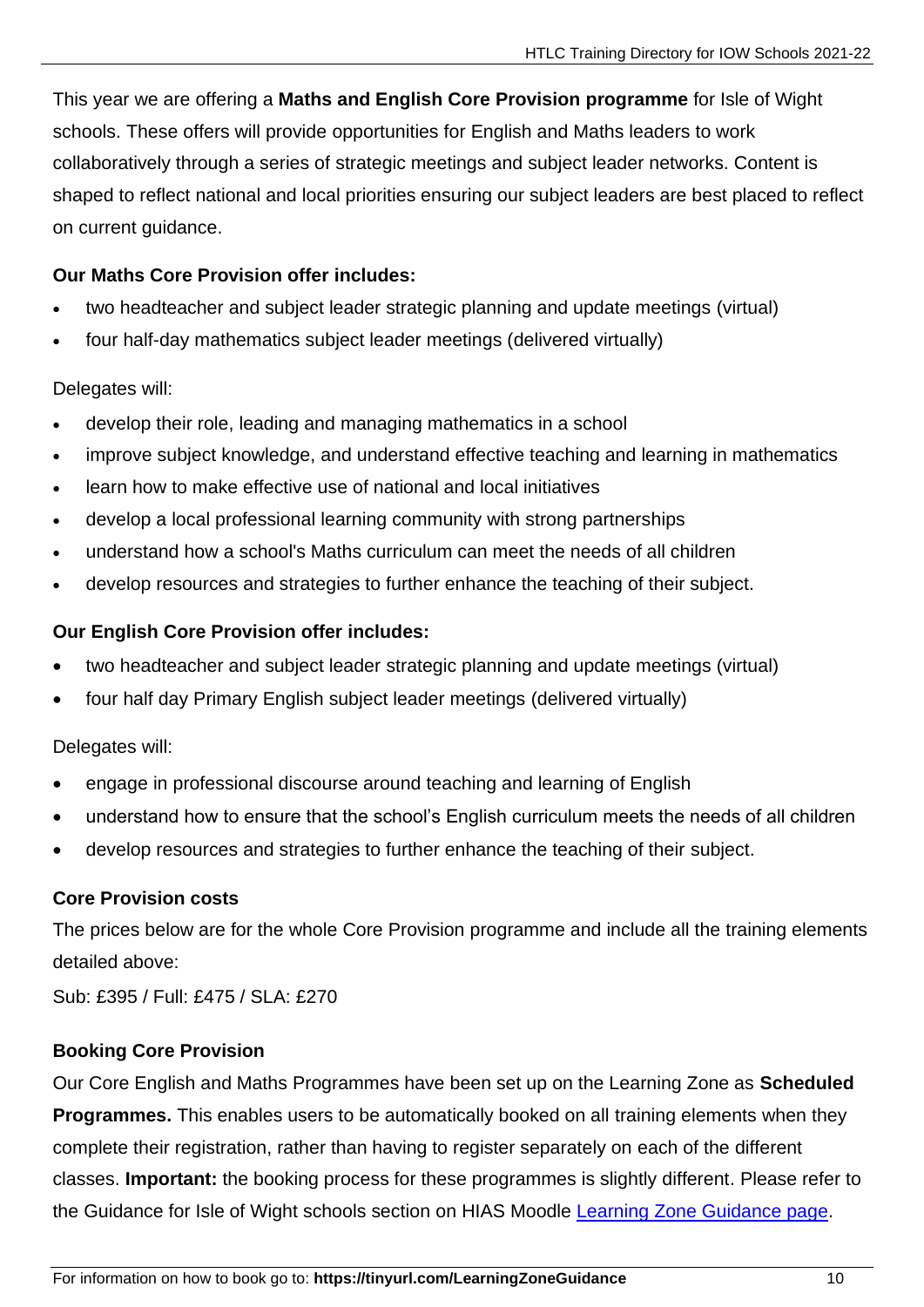| <b>Maths Core Provision for Subject Leaders (IOW)</b> |                                                                                                                                                                                                                                                                                                                                                                                                                                                                                                                                                                                                                                                                                                                                                                                                                                                                                                                                                                                                                                                                                                                                                                                                                                                                                                                                                                                                                                                                                                                                                                                                                                                                                                                                                                                                                                                                 |                                                                                        |                  |                                                                           |
|-------------------------------------------------------|-----------------------------------------------------------------------------------------------------------------------------------------------------------------------------------------------------------------------------------------------------------------------------------------------------------------------------------------------------------------------------------------------------------------------------------------------------------------------------------------------------------------------------------------------------------------------------------------------------------------------------------------------------------------------------------------------------------------------------------------------------------------------------------------------------------------------------------------------------------------------------------------------------------------------------------------------------------------------------------------------------------------------------------------------------------------------------------------------------------------------------------------------------------------------------------------------------------------------------------------------------------------------------------------------------------------------------------------------------------------------------------------------------------------------------------------------------------------------------------------------------------------------------------------------------------------------------------------------------------------------------------------------------------------------------------------------------------------------------------------------------------------------------------------------------------------------------------------------------------------|----------------------------------------------------------------------------------------|------------------|---------------------------------------------------------------------------|
| <b>Course</b><br><b>Summary:</b>                      | The IOW Maths Core Provision offer 21-22 includes:<br>Two Primary headteacher and subject leader strategic planning and<br>update meetings (to be delivered virtually)<br>four half-day mathematics subject leader meetings (delivered virtually)<br>$\bullet$<br>Headteacher and subject leader strategic planning and update meetings<br>These meetings are for the subject co-ordinator and head teacher pairing.<br>There will be two briefings throughout the year, one at the end of the summer<br>term and the other at the start of the Spring term. There is no additional charge<br>for Headteachers to attend these briefings.<br>Attendance will enable headteachers to:<br>• keep up to date with national issues and recent reports and research in<br>primary mathematics<br>engage with the key priorities in mathematics across the Isle of Wight<br>$\bullet$<br>reflect on the use made of Core Provision input and materials to improve<br>$\bullet$<br>teaching and learning, reviewing the impact for all pupils, particularly for<br>those pupils who are vulnerable or with SEND<br>have the opportunity to share views on future themes in Core Provision<br>$\bullet$<br>meetings<br>keep up to date with developments in materials and resources provided<br>$\bullet$<br>by the Hampshire and Isle of Wight mathematics team,<br><b>Subject leader meetings</b><br>These meetings keep subject leaders up to date with national and local<br>updates alongside enhanced thinking around teaching and learning skills and<br>their place within mathematics. Delegates are supported to develop resources<br>and strategies to further enhance teaching and learning in the subject.<br>Attendance will enable subject leaders to:<br>keep up to date with national issues and recent reports and research in<br>primary mathematics |                                                                                        |                  | • engage with the key priorities in mathematics across the Isle of Wight. |
| <b>Audience:</b>                                      | Middle Leaders & Classroom Teachers                                                                                                                                                                                                                                                                                                                                                                                                                                                                                                                                                                                                                                                                                                                                                                                                                                                                                                                                                                                                                                                                                                                                                                                                                                                                                                                                                                                                                                                                                                                                                                                                                                                                                                                                                                                                                             |                                                                                        | Delivery:        | Virtual                                                                   |
| <b>Presenters:</b>                                    | No of<br>Jacqui Clifft                                                                                                                                                                                                                                                                                                                                                                                                                                                                                                                                                                                                                                                                                                                                                                                                                                                                                                                                                                                                                                                                                                                                                                                                                                                                                                                                                                                                                                                                                                                                                                                                                                                                                                                                                                                                                                          |                                                                                        | <b>Sessions:</b> | 2 x briefings<br>4 x SL meetings                                          |
| Dates &<br>Times:                                     | <u>Briefings</u><br>8 July 2021<br>7 Dec 2021<br><b>Subject leader meetings</b><br>27 May 2021<br>30 Sept 2021<br>25 Nov 2021<br>27 Jan 2022                                                                                                                                                                                                                                                                                                                                                                                                                                                                                                                                                                                                                                                                                                                                                                                                                                                                                                                                                                                                                                                                                                                                                                                                                                                                                                                                                                                                                                                                                                                                                                                                                                                                                                                    | 13:15-14:45<br>13:30-14:30<br>14:30-17:00<br>14:30-17:00<br>14:30-17:00<br>14:30-17:00 | <b>Price:</b>    | <b>Sub: £395</b><br><b>Full: £475</b><br><b>SLA: £270</b><br>(total cost) |
| <b>Keywords:</b>                                      | Maths Core IOW                                                                                                                                                                                                                                                                                                                                                                                                                                                                                                                                                                                                                                                                                                                                                                                                                                                                                                                                                                                                                                                                                                                                                                                                                                                                                                                                                                                                                                                                                                                                                                                                                                                                                                                                                                                                                                                  |                                                                                        |                  |                                                                           |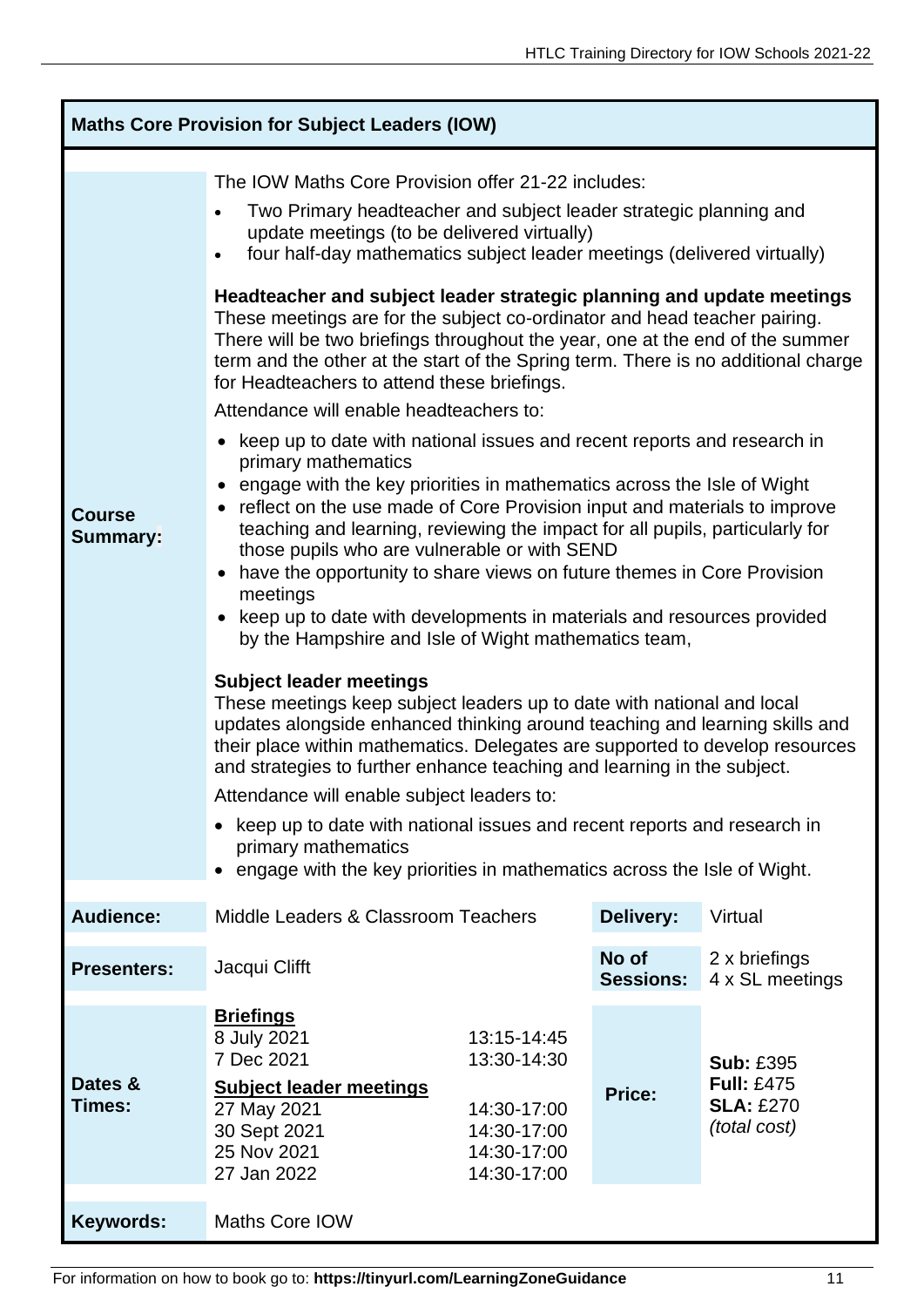| <b>English Core Provision for Subject Leaders (IOW)</b> |                                                                                                                                                                                                                                                                                                                                                                                                                                                                                                                                                                                                                                                                                                                                                                                                                                                                                                                                                                                                                                                                                                                                                                                                                                                                                                                                                                                                                                                                                                                                                                                                                                                                                                                                                                                                                                                                           |                                                                                        |                           |                                                                           |
|---------------------------------------------------------|---------------------------------------------------------------------------------------------------------------------------------------------------------------------------------------------------------------------------------------------------------------------------------------------------------------------------------------------------------------------------------------------------------------------------------------------------------------------------------------------------------------------------------------------------------------------------------------------------------------------------------------------------------------------------------------------------------------------------------------------------------------------------------------------------------------------------------------------------------------------------------------------------------------------------------------------------------------------------------------------------------------------------------------------------------------------------------------------------------------------------------------------------------------------------------------------------------------------------------------------------------------------------------------------------------------------------------------------------------------------------------------------------------------------------------------------------------------------------------------------------------------------------------------------------------------------------------------------------------------------------------------------------------------------------------------------------------------------------------------------------------------------------------------------------------------------------------------------------------------------------|----------------------------------------------------------------------------------------|---------------------------|---------------------------------------------------------------------------|
| <b>Course</b><br><b>Summary:</b>                        | The IOW English Core Provision offer 21-22 includes:<br>two Primary English headteacher and subject leader strategic planning<br>and update meetings (to be delivered virtually)<br>four half day Primary English subject leader meetings (delivered virtually)<br>$\bullet$<br>Headteacher and subject leader strategic planning and update meetings<br>These meetings are for the subject leaders and head teacher pairing. There<br>will be two briefings throughout the year, one at the end of the summer term<br>and the other at the start of the Spring term. There is no additional charge for<br>Headteachers to attend these briefings.<br>Attendance will enable headteachers to:<br>• keep up to date with national issues and recent reports and research in<br>primary English<br>engage with the key priorities in English across the Isle of Wight<br>• reflect on the use made of Core Provision input and materials to improve<br>teaching and learning, reviewing the impact for all pupils, particularly for<br>those pupils who are vulnerable or with SEND<br>have the opportunity to share views on future themes in Core Provision<br>meetings<br>keep up to date with developments in materials and resources provided<br>by the Hampshire and Isle of Wight English team.<br><b>Subject leader meetings</b><br>These meetings keep subject leaders up to date with national and local<br>updates alongside enhanced thinking around teaching and learning skills and<br>their place within English. Delegates are supported to develop resources and<br>strategies to further enhance teaching and learning in the subject.<br>Attendance will enable subject leaders to:<br>keep up to date with national issues and recent reports and research in<br>primary English<br>engage with the key priorities in English across the Isle of Wight. |                                                                                        |                           |                                                                           |
| <b>Audience:</b>                                        | Middle Leaders & Classroom Teachers                                                                                                                                                                                                                                                                                                                                                                                                                                                                                                                                                                                                                                                                                                                                                                                                                                                                                                                                                                                                                                                                                                                                                                                                                                                                                                                                                                                                                                                                                                                                                                                                                                                                                                                                                                                                                                       |                                                                                        | <b>Delivery:</b>          | Virtual                                                                   |
| <b>Presenters:</b>                                      | <b>Chris Cheal</b>                                                                                                                                                                                                                                                                                                                                                                                                                                                                                                                                                                                                                                                                                                                                                                                                                                                                                                                                                                                                                                                                                                                                                                                                                                                                                                                                                                                                                                                                                                                                                                                                                                                                                                                                                                                                                                                        |                                                                                        | No of<br><b>Sessions:</b> | 2 x briefings<br>4 x SL meetings                                          |
| Dates &<br>Times:                                       | <b>Briefings</b><br>24 June 2021<br>20 Jan 2022<br><b>Subject leader meetings</b><br>7 Oct 2021<br>2 Dec 2021<br>3 Feb 2022<br>31 Mar 2022                                                                                                                                                                                                                                                                                                                                                                                                                                                                                                                                                                                                                                                                                                                                                                                                                                                                                                                                                                                                                                                                                                                                                                                                                                                                                                                                                                                                                                                                                                                                                                                                                                                                                                                                | 13:30-15:00<br>13:30-14:30<br>14:30-17:00<br>14:30-17:00<br>14:30-17:00<br>14:30-17:00 | Price:                    | <b>Sub: £395</b><br><b>Full: £475</b><br><b>SLA: £270</b><br>(total cost) |
| <b>Keywords:</b>                                        | English Core IOW                                                                                                                                                                                                                                                                                                                                                                                                                                                                                                                                                                                                                                                                                                                                                                                                                                                                                                                                                                                                                                                                                                                                                                                                                                                                                                                                                                                                                                                                                                                                                                                                                                                                                                                                                                                                                                                          |                                                                                        |                           |                                                                           |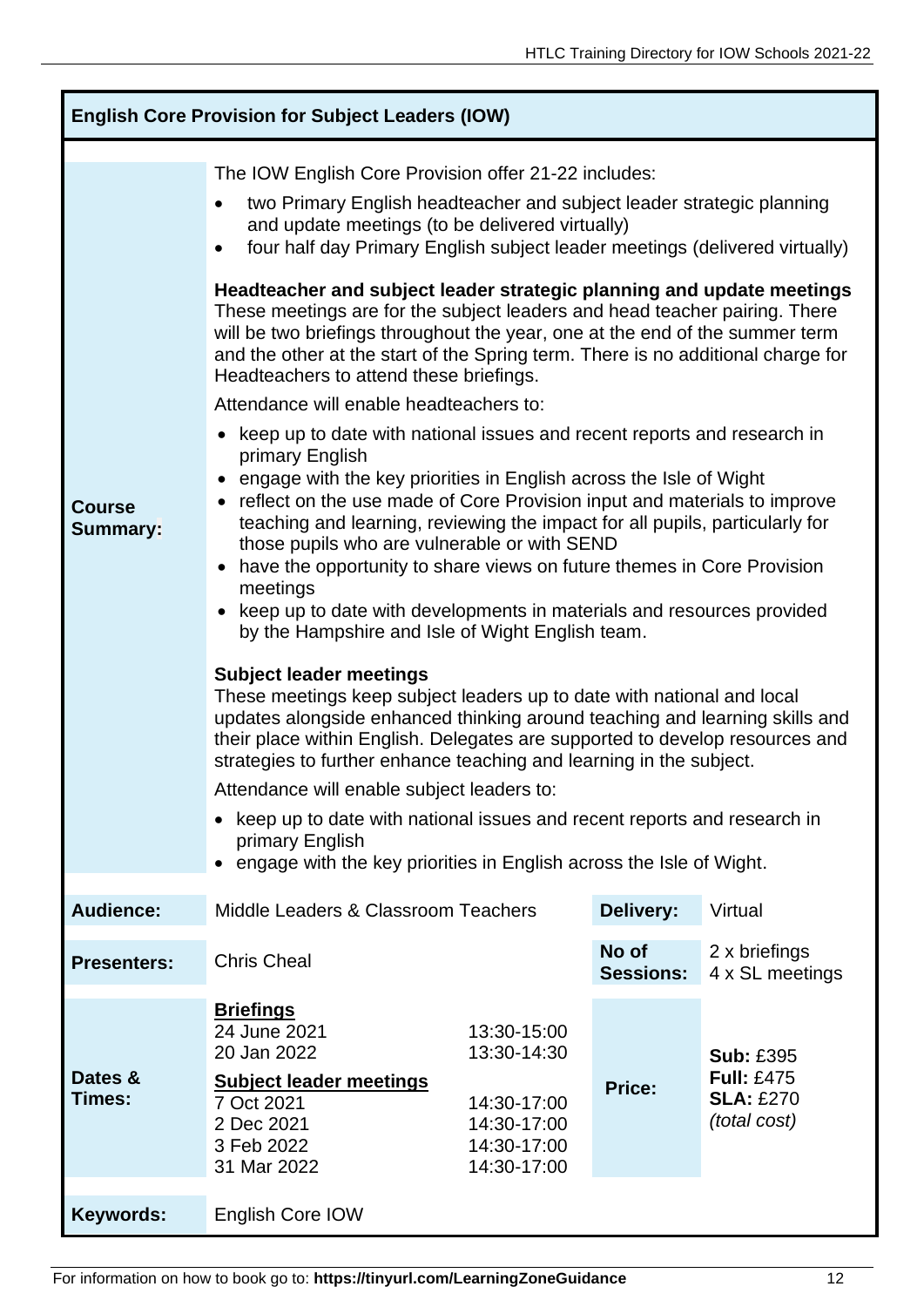# Curriculum Networks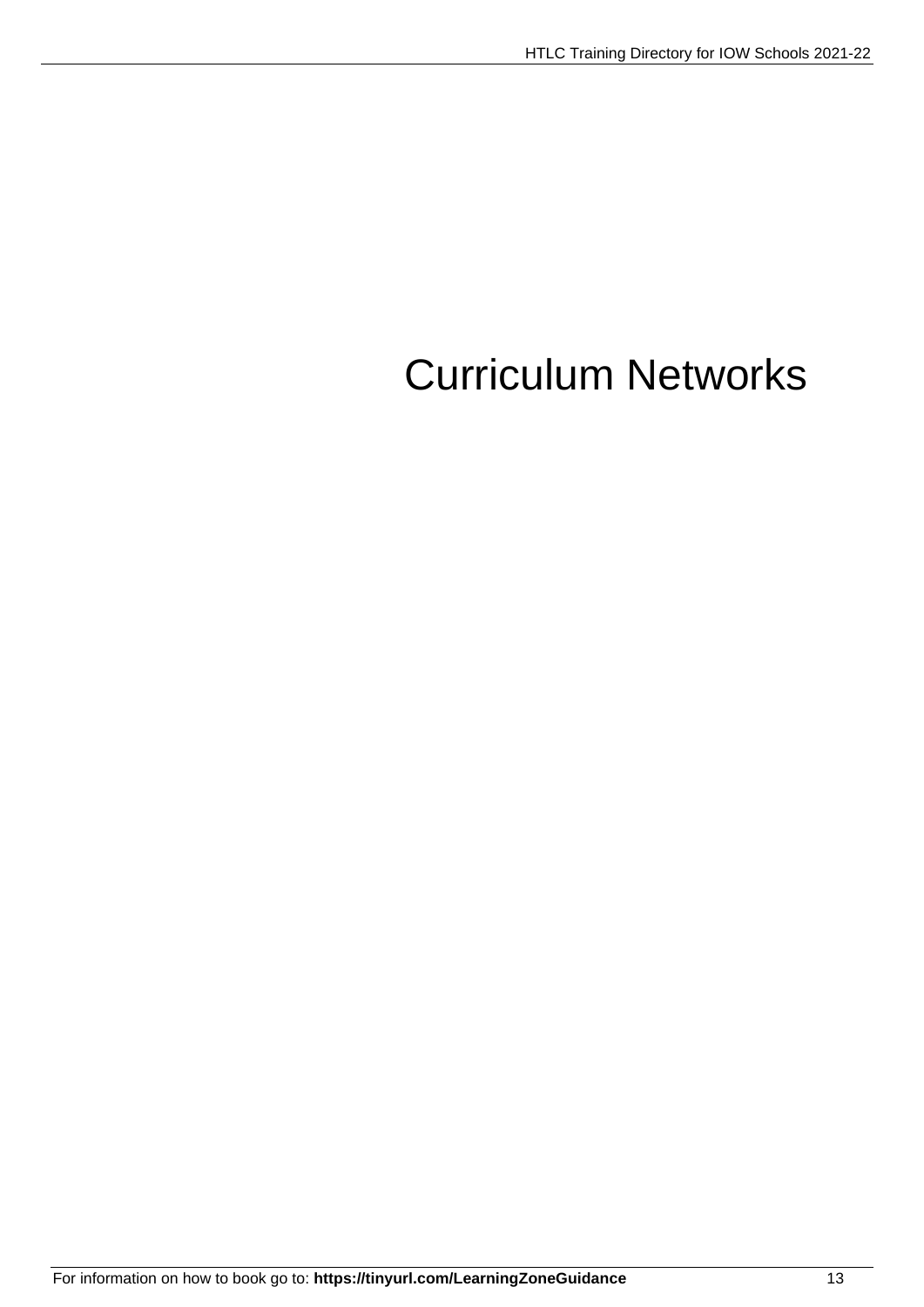| <b>Primary Art Networks (IOW) - Webinar</b> |                                                                                                                                                                                                                                                                                                                                                                                                                                                                                                                                                                                                                                                                                                                                                                                                                                                                                                                                                                                                                                                                    |        |                                                                         |
|---------------------------------------------|--------------------------------------------------------------------------------------------------------------------------------------------------------------------------------------------------------------------------------------------------------------------------------------------------------------------------------------------------------------------------------------------------------------------------------------------------------------------------------------------------------------------------------------------------------------------------------------------------------------------------------------------------------------------------------------------------------------------------------------------------------------------------------------------------------------------------------------------------------------------------------------------------------------------------------------------------------------------------------------------------------------------------------------------------------------------|--------|-------------------------------------------------------------------------|
| <b>Course</b><br><b>Summary:</b>            | Autumn Primary Art Networks (IOW) - Webinar<br><b>Spring Primary Art Networks (IOW) - Webinar</b><br>Summer Primary Art Networks (IOW) - Webinar<br>To support the role of the art subject leader and the development of a rich and<br>meaningful art curriculum.<br><b>Learning outcomes</b><br>Appreciation of the requirements for robust Art management.<br>$\bullet$<br>Considerations for an effective art curriculum, to include representation<br>in a curriculum statement, planning and assessment.<br>What has the impact of COVID been on the progression of art skills/art<br>$\bullet$<br>subject knowledge and what effective approaches can we use to<br>support learning?<br>What does effective progression look like in art and how learning<br>journeys (sequencing) can be used to support this.<br>Sharing of subject specific knowledge and resources.<br>Sharing of good practice and ideas.<br>$\bullet$<br>Effective use of sketchbooks.<br>$\bullet$<br>How can we meet the needs of students with SEND?<br><b>Effective monitoring</b> |        |                                                                         |
| <b>Audience:</b>                            | Middle Leaders & Classroom Teachers<br>Delivery:<br>Virtual                                                                                                                                                                                                                                                                                                                                                                                                                                                                                                                                                                                                                                                                                                                                                                                                                                                                                                                                                                                                        |        |                                                                         |
| <b>Presenter:</b>                           | No of<br>Jayne Stillman<br>3 sessions<br><b>Sessions:</b>                                                                                                                                                                                                                                                                                                                                                                                                                                                                                                                                                                                                                                                                                                                                                                                                                                                                                                                                                                                                          |        |                                                                         |
| Dates &<br>Times:                           | Summer: 20-May-21<br>14:30-17:00<br>04-Nov-21<br>Autumn:<br>14:30-17:00<br>17-Feb-22<br>14:30-17:00<br>Spring:                                                                                                                                                                                                                                                                                                                                                                                                                                                                                                                                                                                                                                                                                                                                                                                                                                                                                                                                                     | Price: | <b>Sub: £65</b><br><b>Full: £78</b><br><b>SLA: £40</b><br>(per session) |
| Keywords:                                   | <b>IOW Art</b>                                                                                                                                                                                                                                                                                                                                                                                                                                                                                                                                                                                                                                                                                                                                                                                                                                                                                                                                                                                                                                                     |        |                                                                         |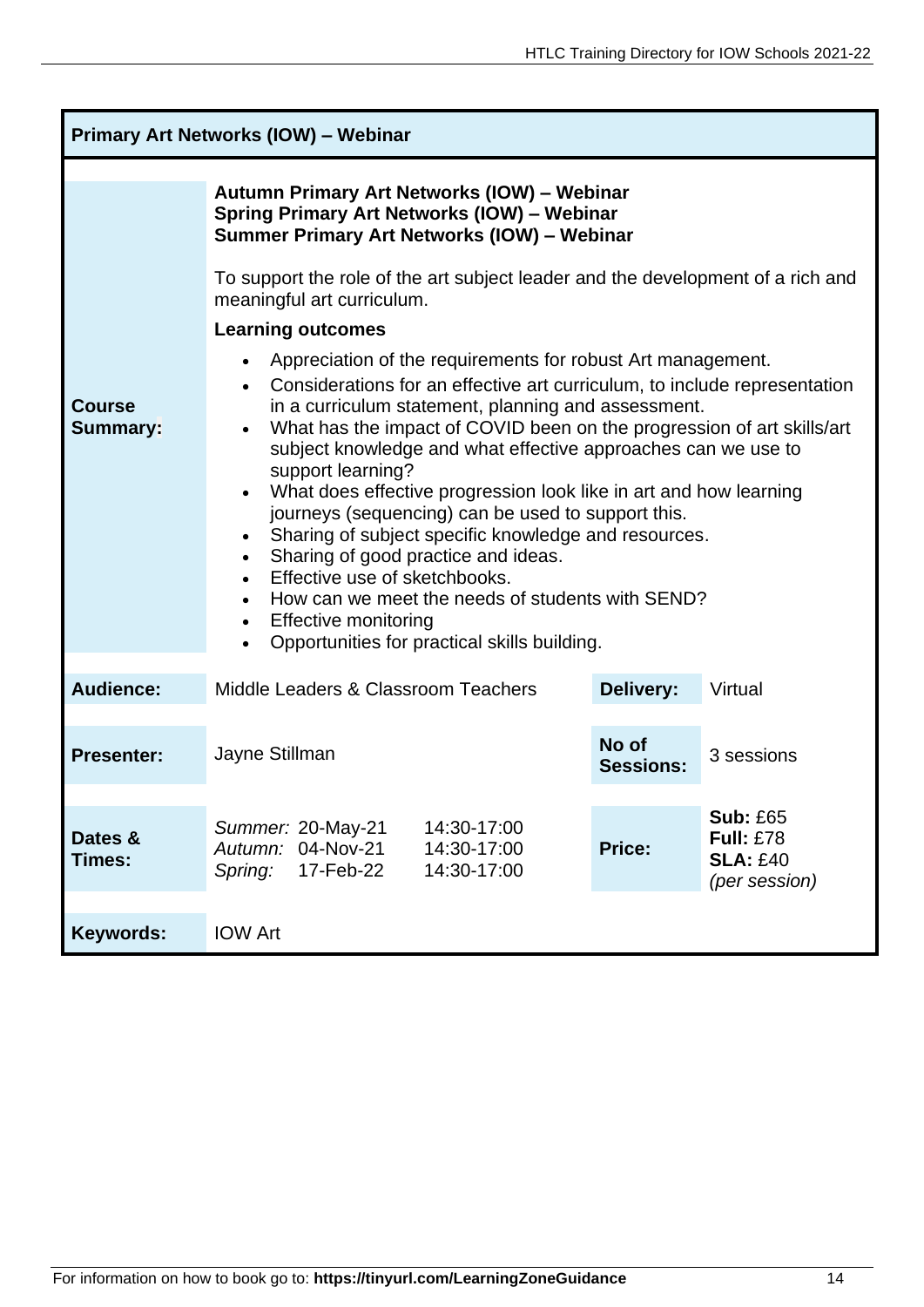| <b>Primary Computing Networks (IOW)</b> |                                                                                                                                                                                                                                                                                                                                                                                                                                                                                                                                                                                                         |                           |                                                                         |
|-----------------------------------------|---------------------------------------------------------------------------------------------------------------------------------------------------------------------------------------------------------------------------------------------------------------------------------------------------------------------------------------------------------------------------------------------------------------------------------------------------------------------------------------------------------------------------------------------------------------------------------------------------------|---------------------------|-------------------------------------------------------------------------|
| <b>Course</b><br><b>Summary:</b>        | <b>Autumn Primary Computing Networks (IOW) - Webinar</b><br><b>Spring Primary Computing Networks (IOW) - Webinar</b><br><b>Summer Primary Computing Networks (IOW) - Webinar</b><br>These sessions offer a valuable opportunity to network and discuss national<br>and local priorities within the Primary Computing Curriculum.<br><b>Learning outcomes</b><br>An update on national and local computing priorities<br>Meeting the needs of pupils with SEND<br>Subject progression and sequencing<br><b>Effective assessment</b><br><b>Effective monitoring</b><br>Sharing of good practice and ideas |                           |                                                                         |
| Audience:                               | Middle Leaders & Classroom Teachers<br>Delivery:<br>Virtual                                                                                                                                                                                                                                                                                                                                                                                                                                                                                                                                             |                           |                                                                         |
| <b>Presenter:</b>                       | <b>Sue Savory</b>                                                                                                                                                                                                                                                                                                                                                                                                                                                                                                                                                                                       | No of<br><b>Sessions:</b> | 3 sessions                                                              |
| Dates &<br>Times:                       | Summer: 10-Jun-21<br>14:30-17:00<br>14:30-17:00<br>Autumn: 14-Oct-21<br>Spring: 20-Jan-22<br>14:30-17:00                                                                                                                                                                                                                                                                                                                                                                                                                                                                                                | Price:                    | <b>Sub: £65</b><br><b>Full: £78</b><br><b>SLA: £40</b><br>(per session) |
| <b>Keywords:</b>                        | <b>IOW Computing</b>                                                                                                                                                                                                                                                                                                                                                                                                                                                                                                                                                                                    |                           |                                                                         |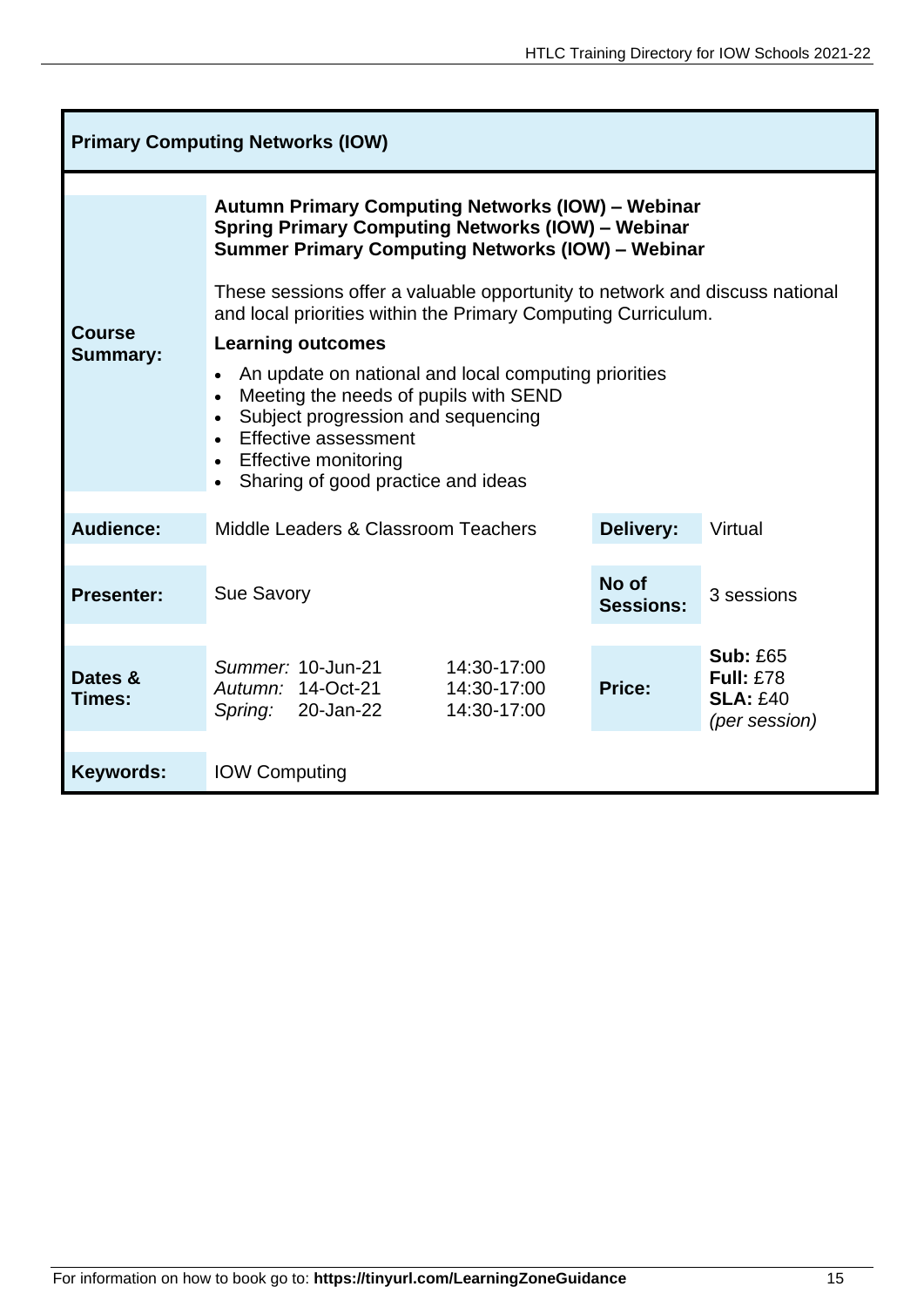| <b>Primary Design &amp; Technology Networks (IOW)</b> |                                                                                                                                                                                                                                                                                                                                                                                                                                                                                                                                                                                                                                                                                                                                                                                                                               |                  |                                                                         |  |
|-------------------------------------------------------|-------------------------------------------------------------------------------------------------------------------------------------------------------------------------------------------------------------------------------------------------------------------------------------------------------------------------------------------------------------------------------------------------------------------------------------------------------------------------------------------------------------------------------------------------------------------------------------------------------------------------------------------------------------------------------------------------------------------------------------------------------------------------------------------------------------------------------|------------------|-------------------------------------------------------------------------|--|
|                                                       | Autumn Primary Design & Technology Networks (IOW) - Webinar<br>Spring Primary Design & Technology Networks (IOW) - Webinar<br>Summer Primary Design & Technology Networks (IOW) - Webinar                                                                                                                                                                                                                                                                                                                                                                                                                                                                                                                                                                                                                                     |                  |                                                                         |  |
|                                                       | This network meeting is for IOW schools and will offer a valuable opportunity<br>for teachers to participate in practical and theoretical activities and meet other<br>teachers to share ideas and thoughts about design and technology in the<br>classroom. Participants will gain inspiration and ideas for different starting<br>points and projects for all year groups across the primary age range.                                                                                                                                                                                                                                                                                                                                                                                                                     |                  |                                                                         |  |
|                                                       | <b>Learning outcomes</b>                                                                                                                                                                                                                                                                                                                                                                                                                                                                                                                                                                                                                                                                                                                                                                                                      |                  |                                                                         |  |
| <b>Course</b><br><b>Summary:</b>                      | Greater knowledge and appreciation of Design and Technology skills and<br>techniques to use for teaching and learning.<br>Supplement Design and Technology planning with new creative and<br>$\bullet$<br>innovative ideas and opportunities.<br>Revise planning to address National Curriculum requirements and<br>consideration for progression of learning in Design and Technology, as<br>appropriate.<br>Challenge current practice with the introduction of a broader range of skills<br>The creation of resources to use in the classroom.<br>Enhance planning with further opportunities for increasing pupils' motivation<br>$\bullet$<br>and achievement with additional approaches and materials.<br>Confidence and enthusiasm for the subject following practical investigations<br>and collaborative networking. |                  |                                                                         |  |
| <b>Audience:</b>                                      | Middle Leaders & Classroom Teachers                                                                                                                                                                                                                                                                                                                                                                                                                                                                                                                                                                                                                                                                                                                                                                                           | <b>Delivery:</b> | Virtual                                                                 |  |
| <b>Presenter:</b>                                     | No of<br>Sarah Pook<br>3 sessions<br><b>Sessions:</b>                                                                                                                                                                                                                                                                                                                                                                                                                                                                                                                                                                                                                                                                                                                                                                         |                  |                                                                         |  |
| Dates &<br>Times:                                     | Summer: 01-Jul-21<br>14:30-17:00<br>14:30-17:00<br>Autumn: 16-Sep-21<br>24-Mar-22<br>14:30-17:00<br>Spring:                                                                                                                                                                                                                                                                                                                                                                                                                                                                                                                                                                                                                                                                                                                   | Price:           | <b>Sub: £65</b><br><b>Full: £78</b><br><b>SLA: £40</b><br>(per session) |  |
| <b>Keywords:</b>                                      | <b>IOW Design</b>                                                                                                                                                                                                                                                                                                                                                                                                                                                                                                                                                                                                                                                                                                                                                                                                             |                  |                                                                         |  |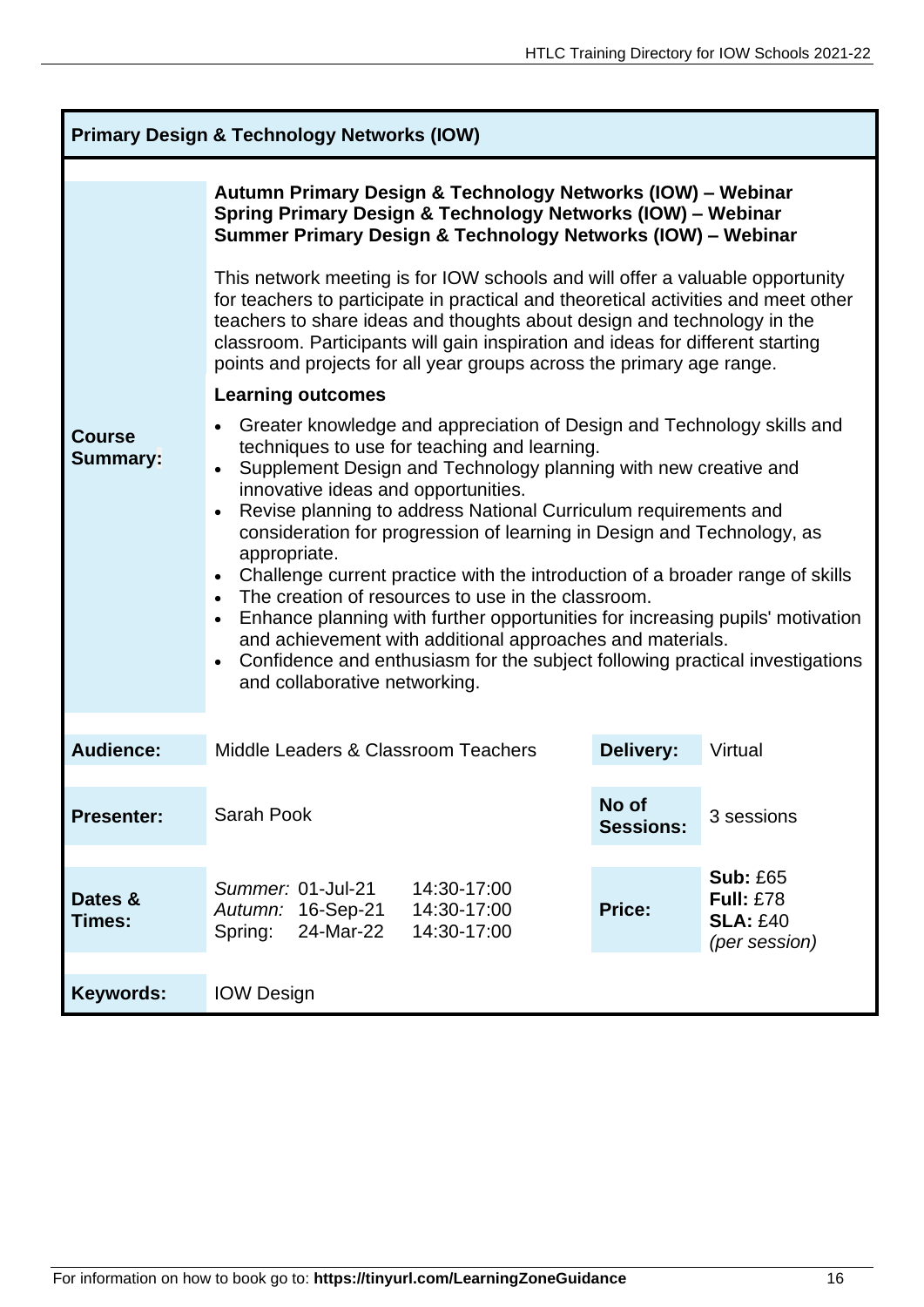| <b>Primary Geography Networks (IOW)</b> |                                                                                                                                                                                                                                                                                                                                                                                                                                                                                                                                                                                                                           |                                     |                                           |               |                                                                         |
|-----------------------------------------|---------------------------------------------------------------------------------------------------------------------------------------------------------------------------------------------------------------------------------------------------------------------------------------------------------------------------------------------------------------------------------------------------------------------------------------------------------------------------------------------------------------------------------------------------------------------------------------------------------------------------|-------------------------------------|-------------------------------------------|---------------|-------------------------------------------------------------------------|
|                                         | Autumn Primary Geography Networks (IOW) - Webinar<br>Spring Primary Geography Networks (IOW) - Webinar<br>Summer Primary Geography Networks (IOW) - Webinar                                                                                                                                                                                                                                                                                                                                                                                                                                                               |                                     |                                           |               |                                                                         |
|                                         | The geography networks provide knowledge and understanding of the<br>geography discipline as well as ideas and advice for geography subject leaders<br>to improve the provision of geography in their school. A high-quality geography<br>curriculum can only be developed when an understanding of the National<br>Curriculum and the subject are applied to the individual context of a school.                                                                                                                                                                                                                         |                                     |                                           |               |                                                                         |
| <b>Course</b><br><b>Summary:</b>        | <b>Learning outcomes:</b><br><b>Summer</b><br>Impact of COVID on progression of skills/subject knowledge and<br>effective ways of responding to this.<br>Effective diagnostic approaches (which gaps need to be identified and<br>$\bullet$<br>closed in order for new learning to proceed)<br>Subject progression and sequencing, to include representation in<br>curriculum statements.<br><b>Autumn</b><br>Meeting the needs of students with SEND<br><b>Effective assessment</b><br>Year 6/7 transition<br><b>Spring</b><br>Sharing of good practice and ideas<br>Sharing of subject specific knowledge and resources |                                     |                                           |               |                                                                         |
| <b>Audience:</b>                        | Delivery:<br>Middle Leaders & Classroom Teachers<br>Virtual                                                                                                                                                                                                                                                                                                                                                                                                                                                                                                                                                               |                                     |                                           |               |                                                                         |
| <b>Presenter:</b>                       | No of<br>Karen Falcon<br>3 sessions<br><b>Sessions:</b>                                                                                                                                                                                                                                                                                                                                                                                                                                                                                                                                                                   |                                     |                                           |               |                                                                         |
| Dates &<br>Times:                       | Summer:<br>Autumn:<br>Spring:                                                                                                                                                                                                                                                                                                                                                                                                                                                                                                                                                                                             | 13-May-21<br>18-Nov-21<br>10-Mar-22 | 14:30-17:00<br>14:30-17:00<br>14:30-17:00 | <b>Price:</b> | <b>Sub: £65</b><br><b>Full: £78</b><br><b>SLA: £40</b><br>(per session) |
| <b>Keywords:</b>                        | <b>IOW Geography</b>                                                                                                                                                                                                                                                                                                                                                                                                                                                                                                                                                                                                      |                                     |                                           |               |                                                                         |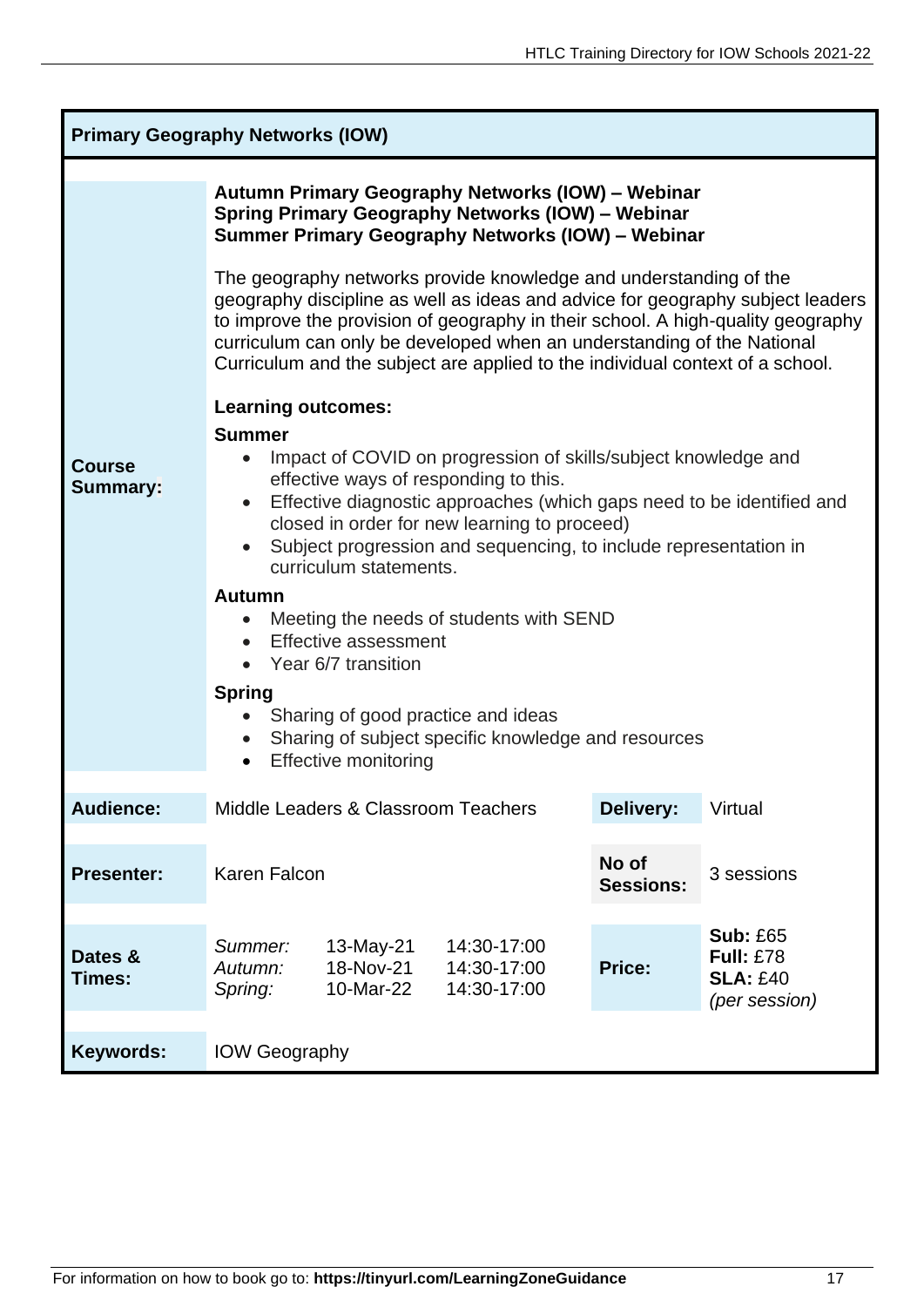| <b>Primary History Networks (IOW)</b> |                                                                                                                                                                                                                                                                                                                                |                           |                                                      |
|---------------------------------------|--------------------------------------------------------------------------------------------------------------------------------------------------------------------------------------------------------------------------------------------------------------------------------------------------------------------------------|---------------------------|------------------------------------------------------|
|                                       | Autumn Primary History Networks (IOW) - Webinar<br>Spring Primary History Networks (IOW) - Webinar<br>Summer Primary History Networks (IOW) - Webinar                                                                                                                                                                          |                           |                                                      |
|                                       | Teachers will gain deep subject knowledge both in terms of how to teach great<br>history as well as how to plan the history curriculum through key stages 1<br>and $2$ .                                                                                                                                                       |                           |                                                      |
|                                       | These sessions are designed for IoW subject leaders for history, to ensure they<br>are thoroughly familiar with leading and managing the implementation of<br>national curriculum for history in their primary school as well as confident to<br>lead the development of high-quality teaching of history across their school. |                           |                                                      |
|                                       | <b>Learning outcomes</b>                                                                                                                                                                                                                                                                                                       |                           |                                                      |
| <b>Course</b><br><b>Summary:</b>      | • Become familiar with, and reflect on, the expectations of all aspects of the<br><b>National Curriculum for Primary History</b>                                                                                                                                                                                               |                           |                                                      |
|                                       | Gain confidence in leading and managing history across the primary<br>$\bullet$                                                                                                                                                                                                                                                |                           |                                                      |
|                                       | school<br>Know how to teach high quality history in the primary school                                                                                                                                                                                                                                                         |                           |                                                      |
|                                       | Know how to plan quality history curriculum with good progression across<br>the primary school                                                                                                                                                                                                                                 |                           |                                                      |
|                                       | Gain in confidence to ensure the history curriculum is inclusive and                                                                                                                                                                                                                                                           |                           |                                                      |
|                                       | diverse, as expected in the $21st$ century<br>Know how to resource their school's history education by linking with the                                                                                                                                                                                                        |                           |                                                      |
|                                       | Hampshire History Curriculum Centre and other educational organisations<br>on and off the loW                                                                                                                                                                                                                                  |                           |                                                      |
|                                       | Consider how a high-quality history education will contribute to the broad                                                                                                                                                                                                                                                     |                           |                                                      |
|                                       | balanced education being received by the children in your school                                                                                                                                                                                                                                                               |                           |                                                      |
| <b>Audience:</b>                      | Middle Leaders & Classroom Teachers                                                                                                                                                                                                                                                                                            | <b>Delivery:</b>          | Virtual                                              |
| <b>Presenters:</b>                    | Pat Hannam                                                                                                                                                                                                                                                                                                                     | No of<br><b>Sessions:</b> | 3 sessions                                           |
|                                       |                                                                                                                                                                                                                                                                                                                                |                           | <b>Sub: £65</b>                                      |
| Dates &<br>Times:                     | Summer: 29-Apr-21<br>14:30-17:00<br>16-Dec-21<br>14:30-17:00<br>Autumn:<br>17-Mar-22<br>14:30-17:00<br>Spring:                                                                                                                                                                                                                 | Price:                    | <b>Full: £78</b><br><b>SLA: £40</b><br>(per session) |
|                                       |                                                                                                                                                                                                                                                                                                                                |                           |                                                      |
| <b>Keywords:</b>                      | <b>IOW History</b>                                                                                                                                                                                                                                                                                                             |                           |                                                      |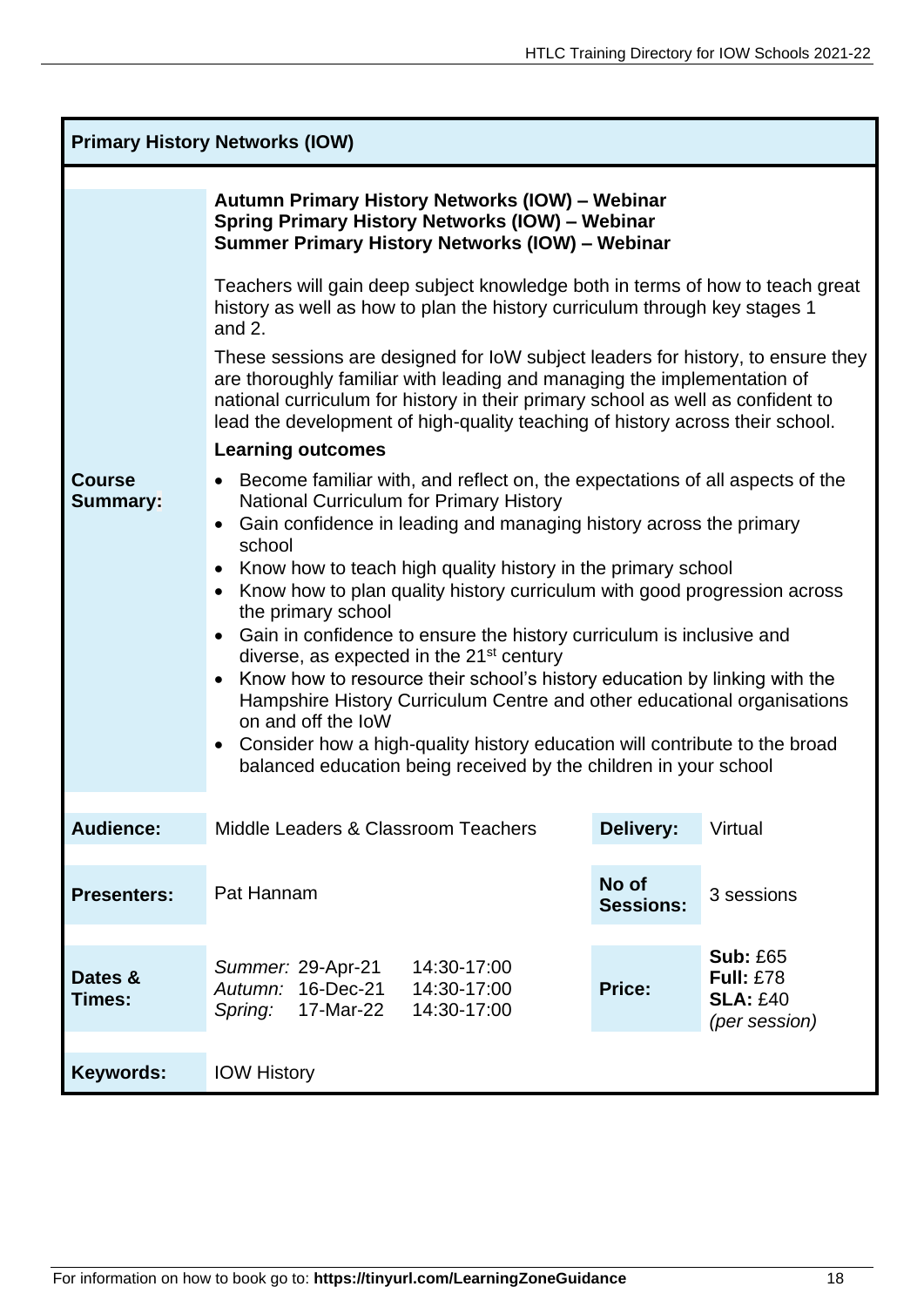| <b>Primary PDL Networks (IOW)</b> |                                                                                                                                                                                                                                                                                                                                                                                                                                                                                                                  |                           |                                                                         |  |
|-----------------------------------|------------------------------------------------------------------------------------------------------------------------------------------------------------------------------------------------------------------------------------------------------------------------------------------------------------------------------------------------------------------------------------------------------------------------------------------------------------------------------------------------------------------|---------------------------|-------------------------------------------------------------------------|--|
| <b>Course</b><br><b>Summary:</b>  | Autumn Primary PDL Networks (IOW) - Webinar<br>Spring Primary PDL Networks (IOW) - Webinar<br>Summer Primary PDL Networks (IOW) - Webinar<br>An opportunity to network and discuss national and local priorities within the<br>Primary PDL Curriculum.<br><b>Learning outcomes</b><br>An update on national and local PDL priorities<br>Meeting the needs of pupils with SEND<br>Subject progression and sequencing<br>Effective assessment<br><b>Effective monitoring</b><br>Sharing of good practice and ideas |                           |                                                                         |  |
| Audience:                         | Middle Leaders & Classroom Teachers                                                                                                                                                                                                                                                                                                                                                                                                                                                                              | Delivery:                 | Virtual                                                                 |  |
| <b>Presenter:</b>                 | <b>Sue Savory</b>                                                                                                                                                                                                                                                                                                                                                                                                                                                                                                | No of<br><b>Sessions:</b> |                                                                         |  |
| Dates &<br><b>Times:</b>          | Summer: 22-Apr-21<br>14:30-17:00<br>Autumn: 23-Sep-21<br>14:30-17:00<br>13-Jan-22<br>14:30-17:00<br>Spring:                                                                                                                                                                                                                                                                                                                                                                                                      | Price:                    | <b>Sub: £65</b><br><b>Full: £78</b><br><b>SLA: £40</b><br>(per session) |  |
| <b>Keywords:</b>                  | <b>IOW PDL</b>                                                                                                                                                                                                                                                                                                                                                                                                                                                                                                   |                           |                                                                         |  |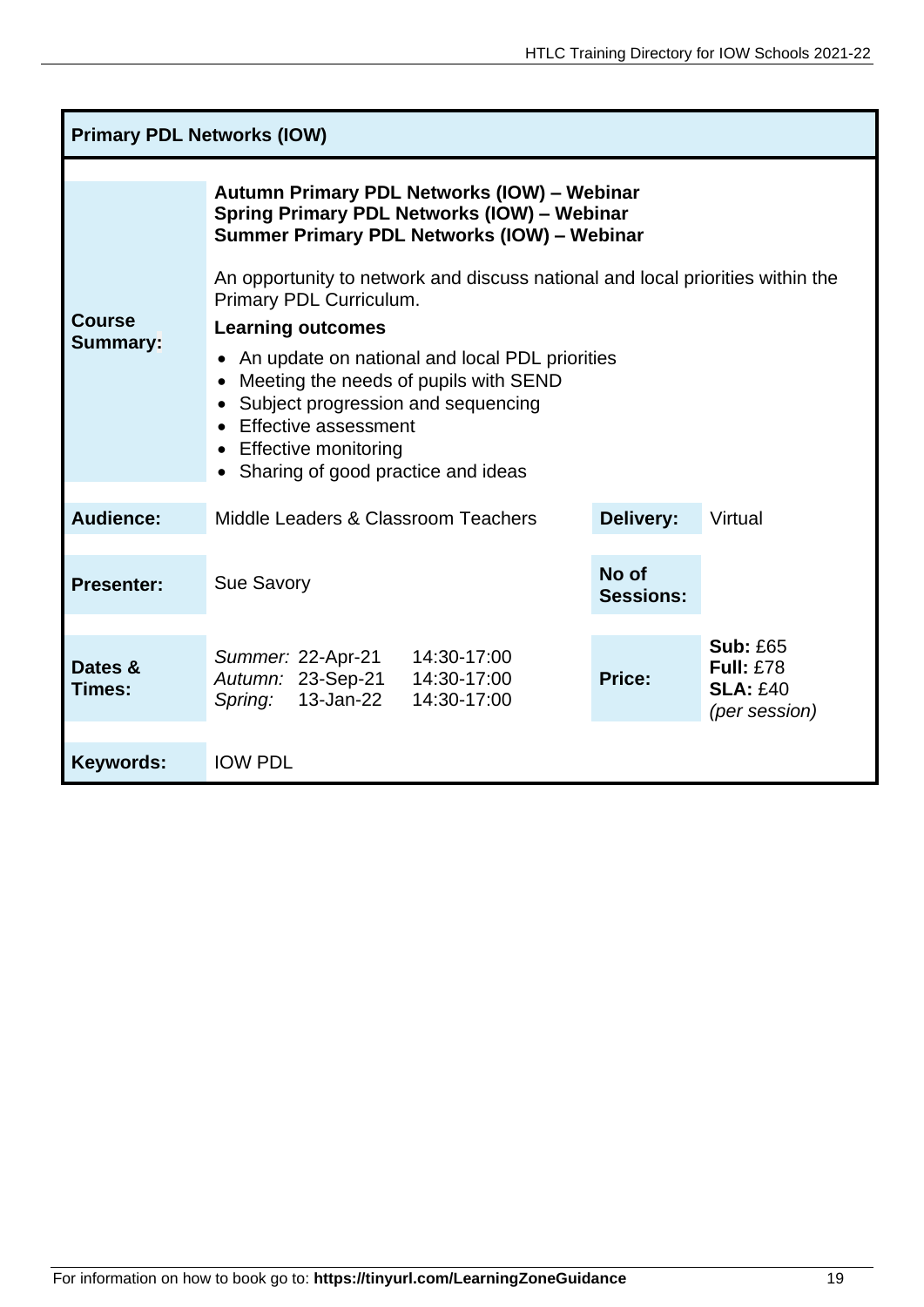| <b>Primary PE Networks (IOW)</b>                                                                                                                                                                                            |                                                                                                                                                                                                                                                                                                                                                                                                                                                        |                  |                                                                         |  |
|-----------------------------------------------------------------------------------------------------------------------------------------------------------------------------------------------------------------------------|--------------------------------------------------------------------------------------------------------------------------------------------------------------------------------------------------------------------------------------------------------------------------------------------------------------------------------------------------------------------------------------------------------------------------------------------------------|------------------|-------------------------------------------------------------------------|--|
|                                                                                                                                                                                                                             | Autumn Primary PE Networks (IOW) - Webinar<br>Spring Primary PE Networks (IOW) - Webinar<br>Summer Primary PE Networks (IOW) - Webinar                                                                                                                                                                                                                                                                                                                 |                  |                                                                         |  |
|                                                                                                                                                                                                                             | We will work with Primary PE Subject Leaders to discuss where they are now<br>with PESSPA in their schools and the road to recovery after Covid. The aim of<br>the sessions is to provide support in PE subject leadership through relevant<br>inputs from the Hampshire Outdoors team, national and local speakers who<br>can provide relevant inputs responding to need and also by creating a network<br>between schools for sharing good practice. |                  |                                                                         |  |
|                                                                                                                                                                                                                             | Session 1 (Summer 2021)<br>Introduction, discussion of the impact of Covid and next steps including the<br>impact of COVID on progression of skills/subject knowledge and physical<br>activity levels. There will also be an input on outdoor learning.                                                                                                                                                                                                |                  |                                                                         |  |
| Session 2 (Autumn 2021)<br>An opportunity to share good practice and respond to needs identified at the<br>first session with regard to subject knowledge – signpost to IOW courses<br><b>Course</b><br>booked for 2021/22. |                                                                                                                                                                                                                                                                                                                                                                                                                                                        |                  |                                                                         |  |
| <b>Summary:</b>                                                                                                                                                                                                             | Session 3 (Spring 2021)<br>Discussion around subject leadership monitoring in PE and a review of the<br>year.                                                                                                                                                                                                                                                                                                                                          |                  |                                                                         |  |
|                                                                                                                                                                                                                             | At the Hampshire Primary PE Networks, we have discussed subject<br>progression and sequencing, SEND and PE and assessment. For PE subject<br>leaders who did not attend these sessions, we will be offering 1:1 support<br>sessions and recordings to fill gaps in knowledge.                                                                                                                                                                          |                  |                                                                         |  |
|                                                                                                                                                                                                                             | <b>Learning outcomes</b>                                                                                                                                                                                                                                                                                                                                                                                                                               |                  |                                                                         |  |
|                                                                                                                                                                                                                             | Impact of COVID on progression of skills/subject knowledge and effective<br>ways of responding to this                                                                                                                                                                                                                                                                                                                                                 |                  |                                                                         |  |
|                                                                                                                                                                                                                             | Subject progression and sequencing, to include representation in curriculum<br>$\bullet$                                                                                                                                                                                                                                                                                                                                                               |                  |                                                                         |  |
|                                                                                                                                                                                                                             | statements<br>Sharing of subject specific knowledge and resources<br>$\bullet$                                                                                                                                                                                                                                                                                                                                                                         |                  |                                                                         |  |
|                                                                                                                                                                                                                             | Sharing of good practice and ideas<br>$\bullet$<br><b>Effective assessment</b><br>$\bullet$                                                                                                                                                                                                                                                                                                                                                            |                  |                                                                         |  |
|                                                                                                                                                                                                                             | Meeting the needs of students with SEND<br><b>Effective monitoring</b>                                                                                                                                                                                                                                                                                                                                                                                 |                  |                                                                         |  |
| <b>Audience:</b>                                                                                                                                                                                                            | Middle Leaders & Classroom Teachers                                                                                                                                                                                                                                                                                                                                                                                                                    | Delivery:        | Virtual                                                                 |  |
|                                                                                                                                                                                                                             |                                                                                                                                                                                                                                                                                                                                                                                                                                                        | No of            |                                                                         |  |
| <b>Presenters:</b>                                                                                                                                                                                                          | Jodie Bascombe / Claire Westlake                                                                                                                                                                                                                                                                                                                                                                                                                       | <b>Sessions:</b> | 3 sessions                                                              |  |
| Dates &<br>Times:                                                                                                                                                                                                           | 14:30-17:00<br>Summer: 15-Apr-21<br>Autumn: 09-Dec-21<br>14:30-17:00<br>03-Mar-22<br>Spring:<br>14:30-17:00                                                                                                                                                                                                                                                                                                                                            | Price:           | <b>Sub: £65</b><br><b>Full: £78</b><br><b>SLA: £40</b><br>(per session) |  |
| <b>Keywords:</b>                                                                                                                                                                                                            | <b>IOW PE</b>                                                                                                                                                                                                                                                                                                                                                                                                                                          |                  |                                                                         |  |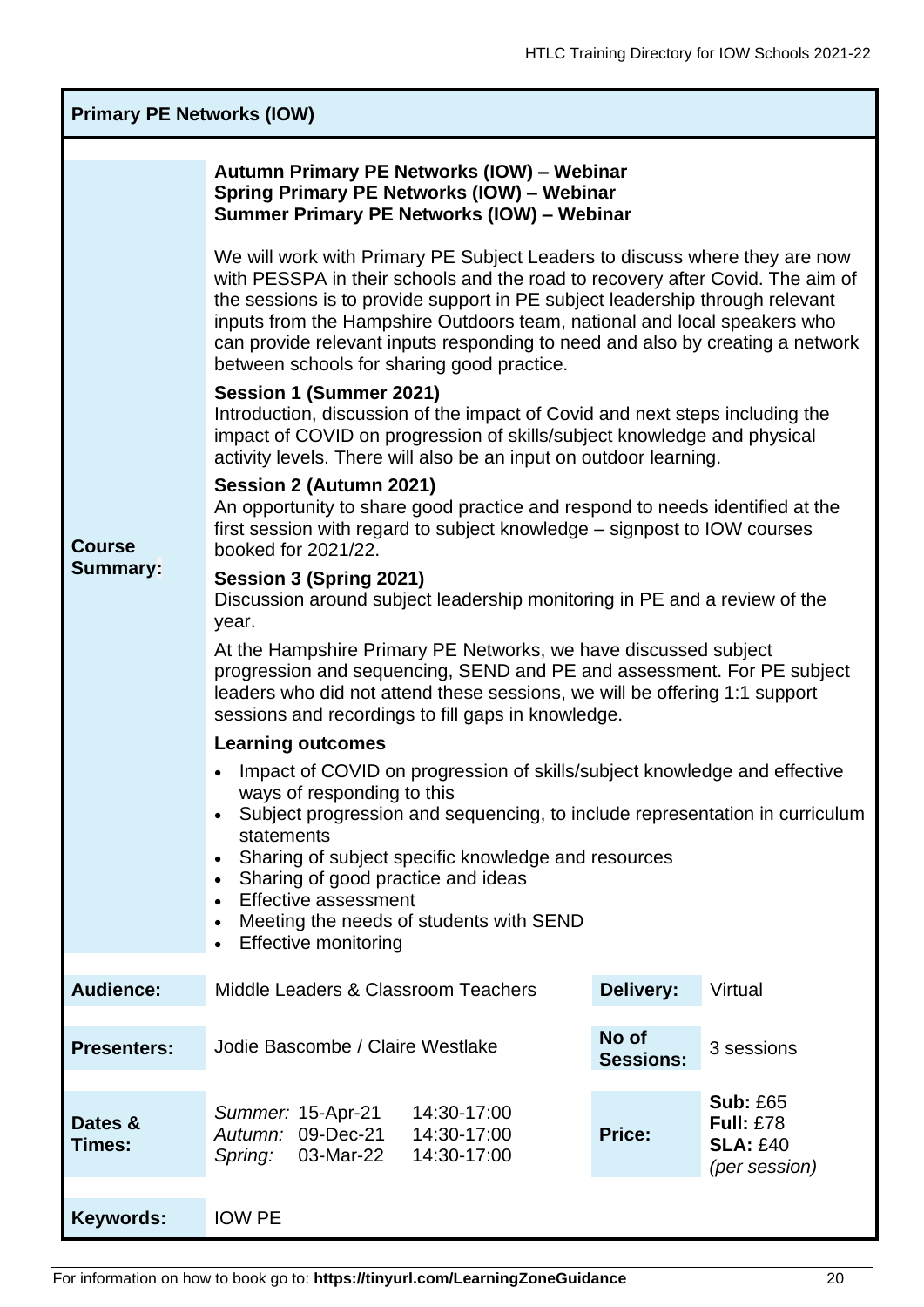| <b>Primary RE Networks (IOW)</b> |                                                                                                                                                                                                                                                                                                                                                                                                                                                                                                                                                         |                           |                                                                         |  |
|----------------------------------|---------------------------------------------------------------------------------------------------------------------------------------------------------------------------------------------------------------------------------------------------------------------------------------------------------------------------------------------------------------------------------------------------------------------------------------------------------------------------------------------------------------------------------------------------------|---------------------------|-------------------------------------------------------------------------|--|
| <b>Course</b><br><b>Summary:</b> | Autumn Primary RE Networks (IOW) - Webinar<br><b>Spring Primary RE Networks (IOW) - Webinar</b><br>Summer Primary RE Networks (IOW) - Webinar                                                                                                                                                                                                                                                                                                                                                                                                           |                           |                                                                         |  |
|                                  | These sessions are designed to enable RE managers to explore, share and<br>develop good practice in RE in their schools. The sessions will focus on<br>helping other staff to understand the cycle of enquiry, know the range of<br>concepts in the Living Difference III syllabus, create and amend planning for<br>RE and help understand assessment issues across the school. It will also<br>provide further information and advice for the revision of the syllabus in 2021<br>and in supporting the SMSC development of children in school.       |                           |                                                                         |  |
|                                  | <b>Learning outcomes</b>                                                                                                                                                                                                                                                                                                                                                                                                                                                                                                                                |                           |                                                                         |  |
|                                  | Review the requirements for RE using Living Difference 111<br>٠<br>Plan and consider best practice with the enquiry into concepts approach.<br>Be able to teach and plan creatively using the cycle of learning.<br>$\bullet$<br>Be able to develop higher order questioning and thinking in RE.<br>$\bullet$<br>Review how their school assesses RE using AREs<br>$\bullet$<br>Moderate RE work together<br>Provide advice for implementing the revision of the syllabus in 2021<br>Consider how to use RE to support the SMSC development of children |                           |                                                                         |  |
| Audience:                        | Middle Leaders & Classroom Teachers                                                                                                                                                                                                                                                                                                                                                                                                                                                                                                                     | Delivery:                 | Virtual                                                                 |  |
| <b>Presenters:</b>               | <b>Justine Ball</b>                                                                                                                                                                                                                                                                                                                                                                                                                                                                                                                                     | No of<br><b>Sessions:</b> | 3 sessions                                                              |  |
| Dates &<br>Times:                | Summer: 17-Jun-21<br>14:30-17:00<br>11-Nov-21<br>14:30-17:00<br>Autumn:<br>10-Feb-22<br>14:30-17:00<br>Spring:                                                                                                                                                                                                                                                                                                                                                                                                                                          | Price:                    | <b>Sub: £65</b><br><b>Full: £78</b><br><b>SLA: £40</b><br>(per session) |  |
| Keywords:                        | <b>IOW RE</b>                                                                                                                                                                                                                                                                                                                                                                                                                                                                                                                                           |                           |                                                                         |  |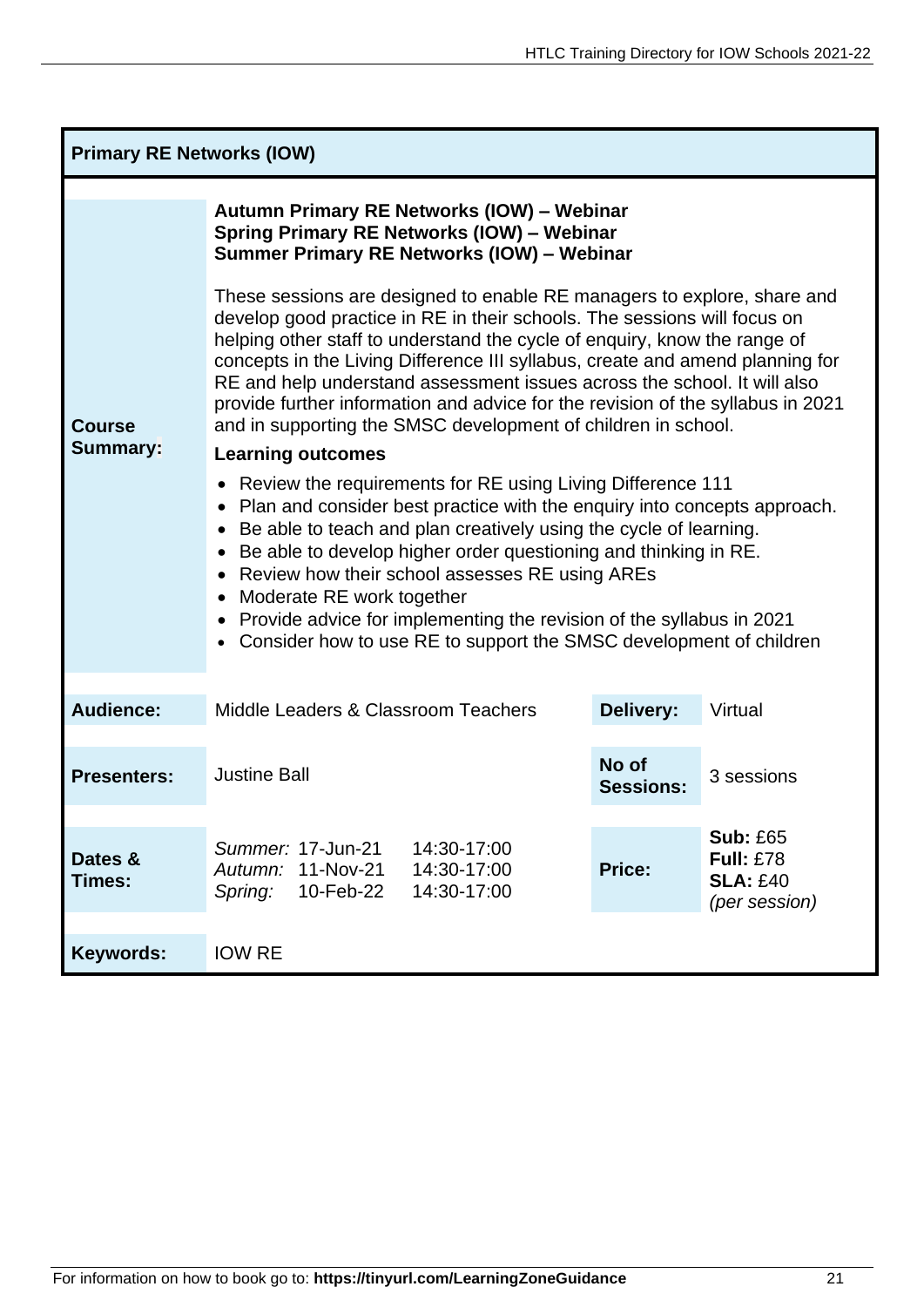| <b>Primary Science Networks (IOW)</b> |                                                                                                                                                                                                                                                                                                                                                                                                                                                                                                                         |                           |                                                                         |  |  |
|---------------------------------------|-------------------------------------------------------------------------------------------------------------------------------------------------------------------------------------------------------------------------------------------------------------------------------------------------------------------------------------------------------------------------------------------------------------------------------------------------------------------------------------------------------------------------|---------------------------|-------------------------------------------------------------------------|--|--|
|                                       | Autumn Primary Science Networks (IOW) - Webinar<br>Spring Primary Science Networks (IOW) - Webinar<br><b>Summer Primary Science Networks (IOW) - Webinar</b>                                                                                                                                                                                                                                                                                                                                                            |                           |                                                                         |  |  |
|                                       | This network group provides a forum for science coordinators to work<br>collaboratively on improving the teaching and leadership of science.                                                                                                                                                                                                                                                                                                                                                                            |                           |                                                                         |  |  |
| <b>Course</b><br><b>Summary:</b>      | <b>Learning outcomes</b><br>How we can continue to help children improve their scientific thinking, and<br>their confidence in working as a scientist.<br>• Approaches to progression and sequencing, using the Hampshire Learning<br>Journeys as a starting point.<br>Approaches to developing scientific knowledge and resources.<br>Sharing of good practice and ideas<br><b>Effective assessment</b><br>Meeting the needs of students with SEND<br>Effective monitoring of science over the year (including safety) |                           |                                                                         |  |  |
| <b>Audience:</b>                      | Middle Leaders & Classroom Teachers                                                                                                                                                                                                                                                                                                                                                                                                                                                                                     | <b>Delivery:</b>          | Virtual                                                                 |  |  |
| <b>Presenter:</b>                     | Dave Whittle                                                                                                                                                                                                                                                                                                                                                                                                                                                                                                            | No of<br><b>Sessions:</b> | 3 sessions                                                              |  |  |
| Dates &<br>Times:                     | Summer: 15-Jul-21<br>14:30-17:00<br>14:30-17:00<br>Autumn: 09-Sep-21<br>06-Jan-21<br>14:30-17:00<br>Spring:                                                                                                                                                                                                                                                                                                                                                                                                             | Price:                    | <b>Sub: £65</b><br><b>Full: £78</b><br><b>SLA: £40</b><br>(per session) |  |  |
| <b>Keywords:</b>                      | <b>IOW Science</b>                                                                                                                                                                                                                                                                                                                                                                                                                                                                                                      |                           |                                                                         |  |  |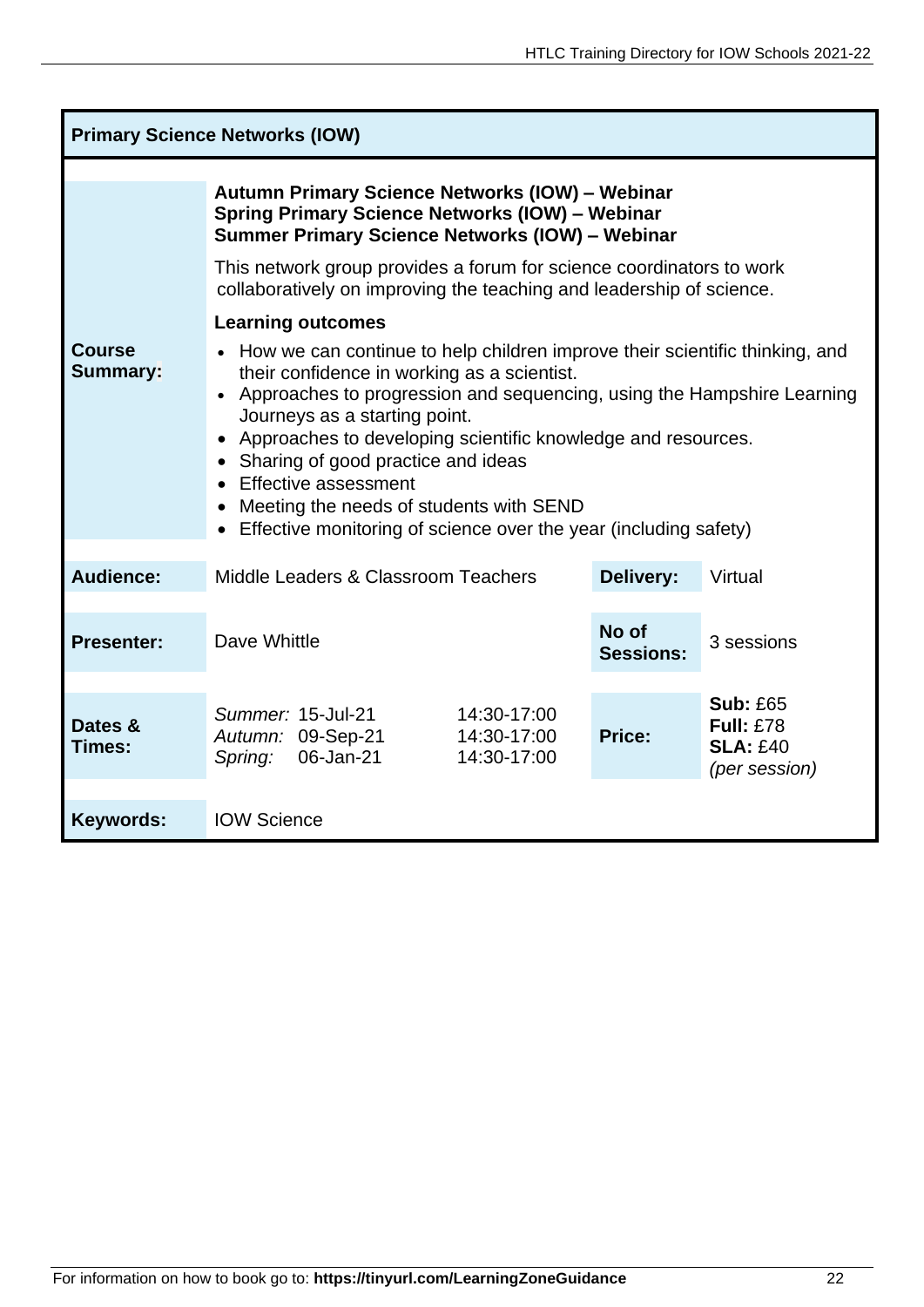# SENCo Networks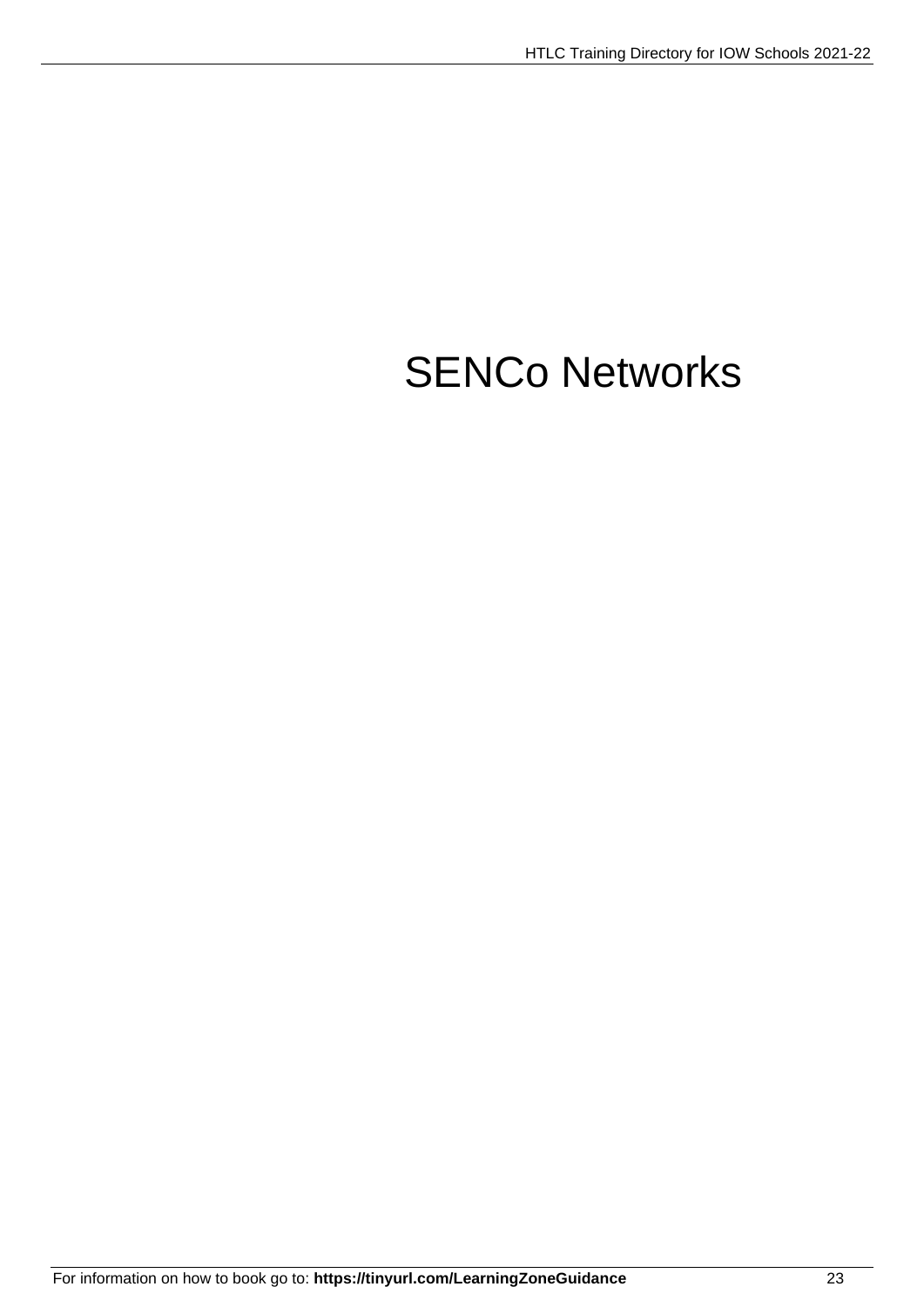| <b>Primary SEN Networks (IOW)</b> |                                                                                                                                                                                                                                                                                                                                                                                                                                                                                                                                                                                                                                                                                                                                                      |                           |                                  |  |  |  |
|-----------------------------------|------------------------------------------------------------------------------------------------------------------------------------------------------------------------------------------------------------------------------------------------------------------------------------------------------------------------------------------------------------------------------------------------------------------------------------------------------------------------------------------------------------------------------------------------------------------------------------------------------------------------------------------------------------------------------------------------------------------------------------------------------|---------------------------|----------------------------------|--|--|--|
|                                   | These sessions focus on supporting SENCOs to lead on improving the<br>outcomes for pupils with SEND at all stages of the graduated approach.<br>Throughout the year through a blend of session leader input; practitioner and<br>other contributions, and exploration of current research and national and local<br>expectations, the network will aim to build the capacity of IOW schools to<br>address needs of pupils with SEND.<br>We will focus on the core themes of:                                                                                                                                                                                                                                                                         |                           |                                  |  |  |  |
| <b>Course</b><br><b>Summary:</b>  | Mitigating the impact of COVID on the progression of skills/subject<br>$\bullet$<br>knowledge and effective ways of responding to this<br>Contributing to concept progression, sequencing and design of the<br>$\bullet$<br>curriculum, including curriculum statements<br>Establishing effective assessment used to better meet the needs of<br>$\bullet$<br>pupils with SEND<br>The implementation of the SEN support guidance<br>$\bullet$<br>Sharing of specific knowledge and resources<br>$\bullet$<br>Sharing of good practice and ideas<br>The role of the SENCO as leader, including the cycle of effective<br>$\bullet$<br>monitoring, evaluation, reporting and action planning<br>Additional foci suggested by participants are welcome. |                           |                                  |  |  |  |
| <b>Audience:</b>                  | <b>SENCOS</b>                                                                                                                                                                                                                                                                                                                                                                                                                                                                                                                                                                                                                                                                                                                                        | Delivery:                 | Virtual                          |  |  |  |
| <b>Presenters:</b>                | <b>Sarah Kiel</b>                                                                                                                                                                                                                                                                                                                                                                                                                                                                                                                                                                                                                                                                                                                                    | No of<br><b>Sessions:</b> | 6 sessions                       |  |  |  |
| Dates &<br>Times:                 | 28-Apr-21 / 16-Jun-21<br>14:30-17:00<br>15-Sep-21 / 10-Nov-21<br>14:30-17:00<br>12-Jan-22 / 09-Mar-22<br>14:30-17:00                                                                                                                                                                                                                                                                                                                                                                                                                                                                                                                                                                                                                                 | <b>Price:</b>             | No charge<br><b>Fully funded</b> |  |  |  |
| <b>Booking:</b>                   | <b>Please note:</b> To book a place please e-mail SandL Business Support<br>SandLBusinessSupport@IOW.gov.uk<br>This offer cannot be booked via the Learning Zone.                                                                                                                                                                                                                                                                                                                                                                                                                                                                                                                                                                                    |                           |                                  |  |  |  |